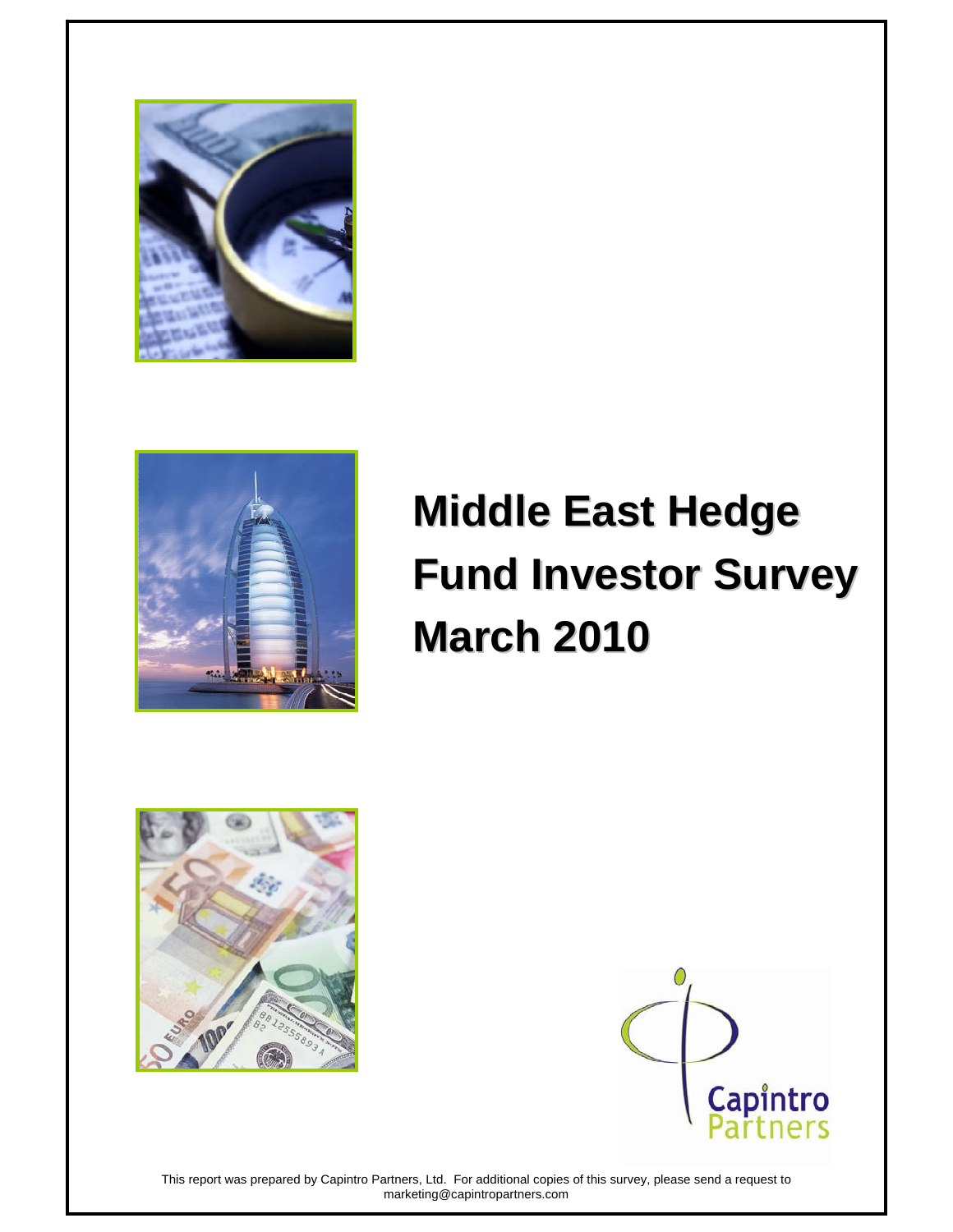### **Table of Contents**

|    |                                                                                      | $r$ and $r$ |
|----|--------------------------------------------------------------------------------------|-------------|
| А. | <b>Investor Profile</b>                                                              | 2           |
|    | Distribution of Survey Respondents (by Country)<br>i.                                |             |
|    | Distribution of Survey Respondents (by Category of Respondents)<br>ii.               |             |
|    | Distribution of Survey Respondents (by Assets Under Management)<br>iii.              |             |
|    | Strategy Allocation: Percentage of Overall Asset Allocation to Hedge Funds<br>IV.    |             |
|    | Changes in Strategy Allocation: Fund of Funds versus Single Managers<br>ν.           |             |
|    | Return Objectives of the Hedge Fund Portfolio<br>VI.                                 |             |
|    | vii. Volatility Profile of Hedge Funds                                               |             |
|    | viii. Use of Consultants                                                             |             |
| В. | <b>Minimum Investment Criteria</b>                                                   | 9           |
|    | Minimum AUM of a fund<br>i.                                                          |             |
|    | Minimum length of track record<br>ii.                                                |             |
|    | Risk Management: Maximum Concentration to a fund<br>iii.                             |             |
|    | Liquidity of Investments<br>İV.                                                      |             |
|    | Minimum Level of Transparency<br>v.                                                  |             |
|    | Frequency of Access to Level of Transparency<br>vi.                                  |             |
|    | vii. Ability to Alter Requirements for Emerging Managers within Larger Organizations |             |
| С. | <b>Expected Asset Allocation Changes in 2010</b>                                     | 14          |
|    | Changes in Strategy Allocation: Hedge Fund Allocations in 2010<br>i.                 |             |
|    | Changes in Strategy Allocation: Fund of Funds versus Single Managers in 2010<br>ii.  |             |
|    | Changes in Strategy Allocation: Strategies for 2010<br>iii.                          |             |
|    | Changes in Regional Allocation in 2010<br>iv.                                        |             |
| D. | <b>Industry Developments and Changes</b>                                             | 17          |
|    | Use of Structured Products<br>i.                                                     |             |
|    | <b>Purposes of Structured Products</b><br>ii.                                        |             |
|    | <b>Hedge Fund Fees</b><br>iii.                                                       |             |
|    | <b>Negotiating Discounts with Fund Managers</b><br>IV.                               |             |
|    | Investing in Shariah Compliant Hedge Funds<br>ν.                                     |             |
|    | Investing in Funds that Gated or Suspended Redemptions<br>VI.                        |             |
|    | vii. Investing through Managed Accounts or Funds                                     |             |
| E. | <b>Changes from 2009</b>                                                             | 22          |
|    | Change in Respondents by AUM<br>i.                                                   |             |
|    | Change in Respondents Percent of Overall Portfolio in Hedge Funds<br>ii.             |             |
|    | Change in Respondents Allocations Through Single Managers or FoFs<br>iii.            |             |
|    | Change in Respondents Return Objectives<br>iv.                                       |             |
|    | Change in Respondents Who Invest Directly or Through a Consultant<br>v.              |             |

- vi. Change in Respondents who are Expecting Overall Hedge Fund Allocation to Change
- vii. Change in Respondent's Volatility Targets
- viii. Change in Respondents Minimum Liquidity Requirements

#### **F. Capintro Partners, Ltd. 27**

i. Contact Details

Capintro

1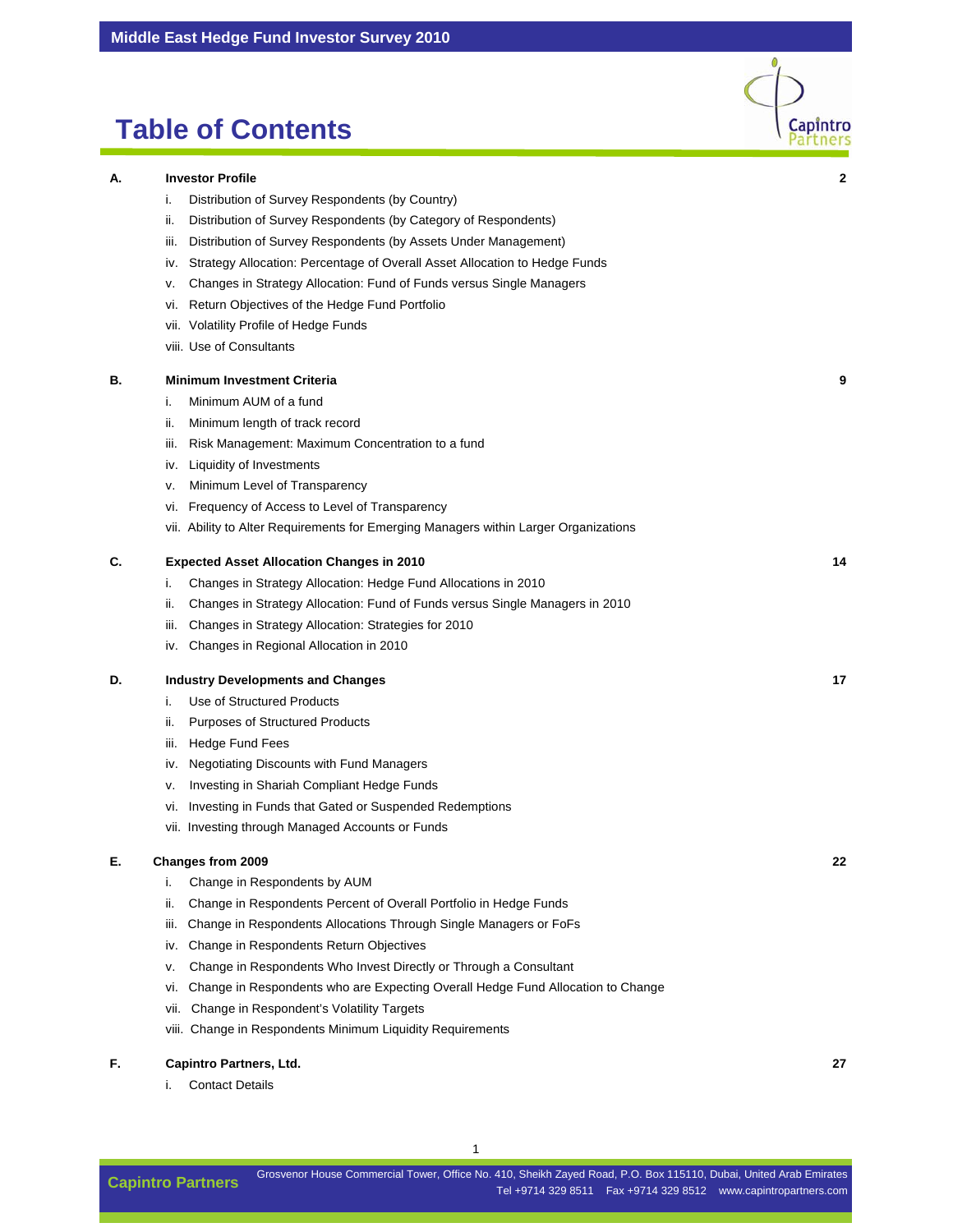# **A. Investor Profile A. Investor Profile**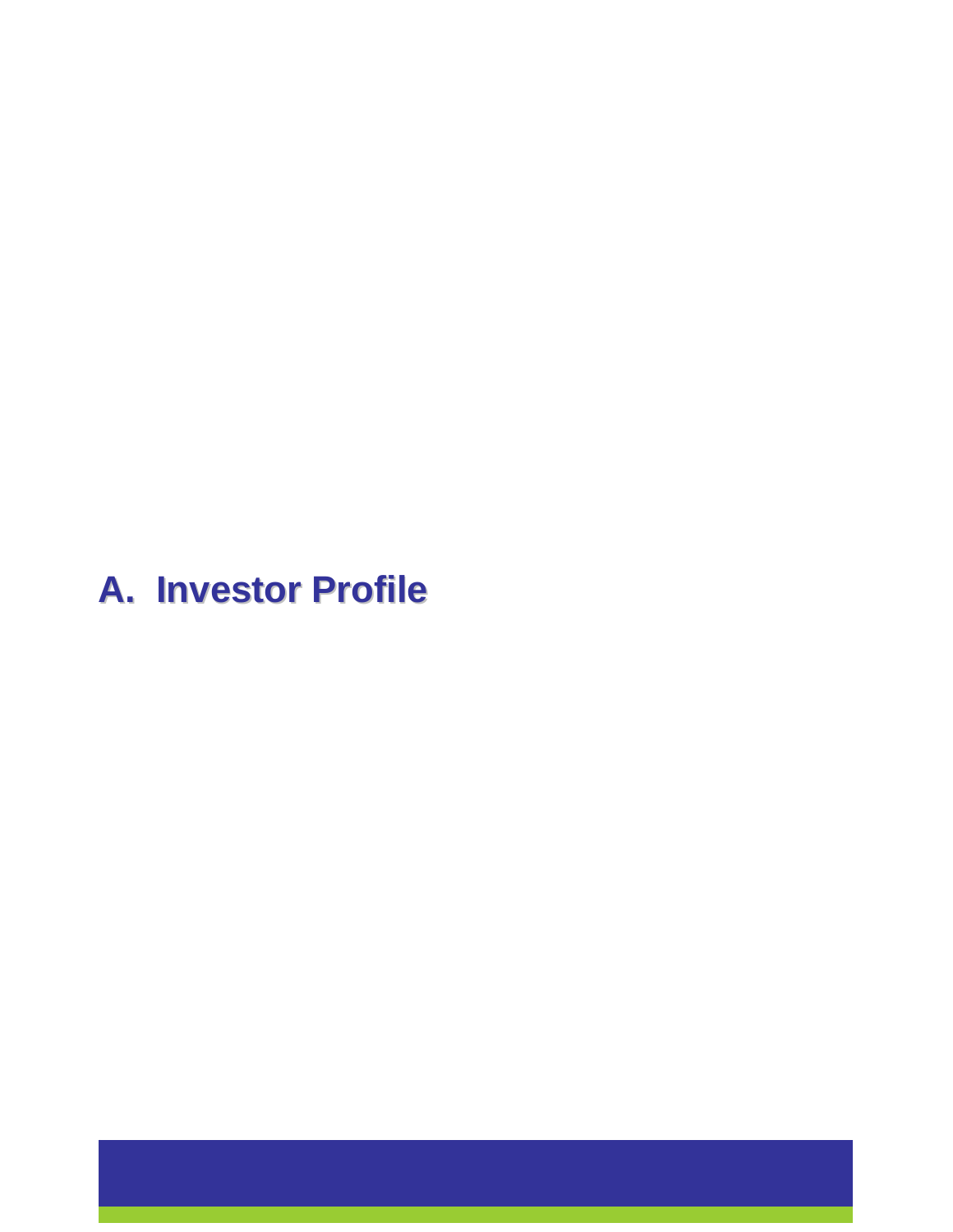

#### **i. Distribution of Survey Respondents (by Country)**

■ UAE respondents represent 27.3% followed by Bahrain at 21.2%, Kuwait at 18.2%, Saudi Arabia at 13.6% Qatar and Oman at 6.1%, Jordan at 4.5% and Lebanon at 3.0%.



#### **ii. Distribution of Survey Respondents (by Category of Respondents)**

■ Banks account for 33.3% of respondents followed by investment companies at 18.2%, family offices at 15.2% and government agencies at 10.6%. The four categories of investors mentioned above represent 77.3% of respondents.

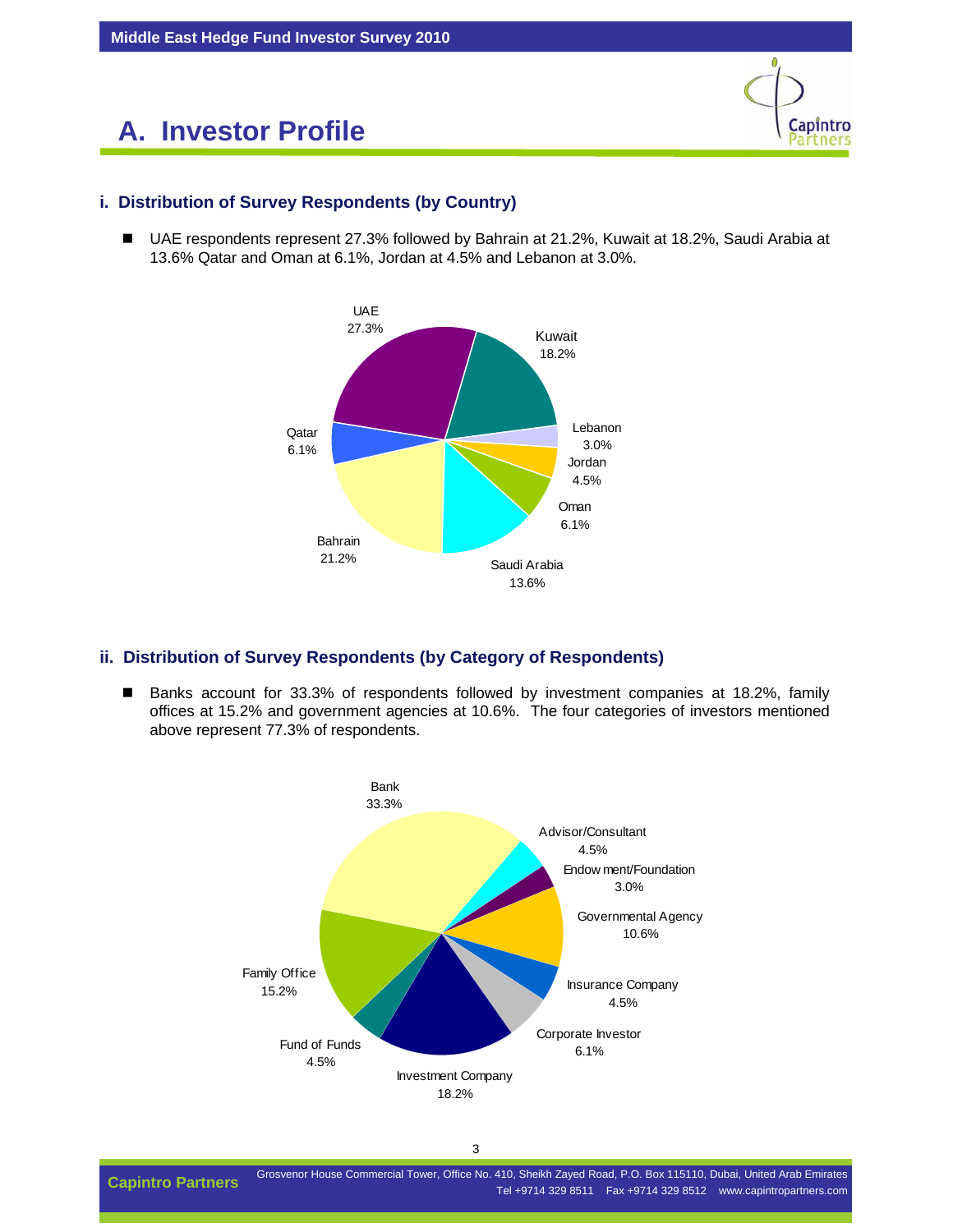

18.2%

#### **iii. Distribution of Survey Respondents (by Assets Under Management)\***

- Investors with assets under management (AUM) of between \$500m and \$2.5bln represent 26.2% of respondents. Investors with AUM of \$1bln or below, represent 72.3% of respondents. Investors with AUM greater than \$1bln represent 27.8%.
- Breakdown of investors with less than \$250m in AUM:
	- 40.9% Investment Companies
	- 18.2% Banks



*\* One respondent out of 66 did not answer.*

**Respondents by AUM**

0%

10%

20%

30%

4

Grosvenor House Commercial Tower, Office No. 410, Sheikh Zayed Road, P.O. Box 115110, Dubai, United Arab Emirates Tel +9714 329 8511 Fax +9714 329 8512 www.capintropartners.com **Capintro Partners**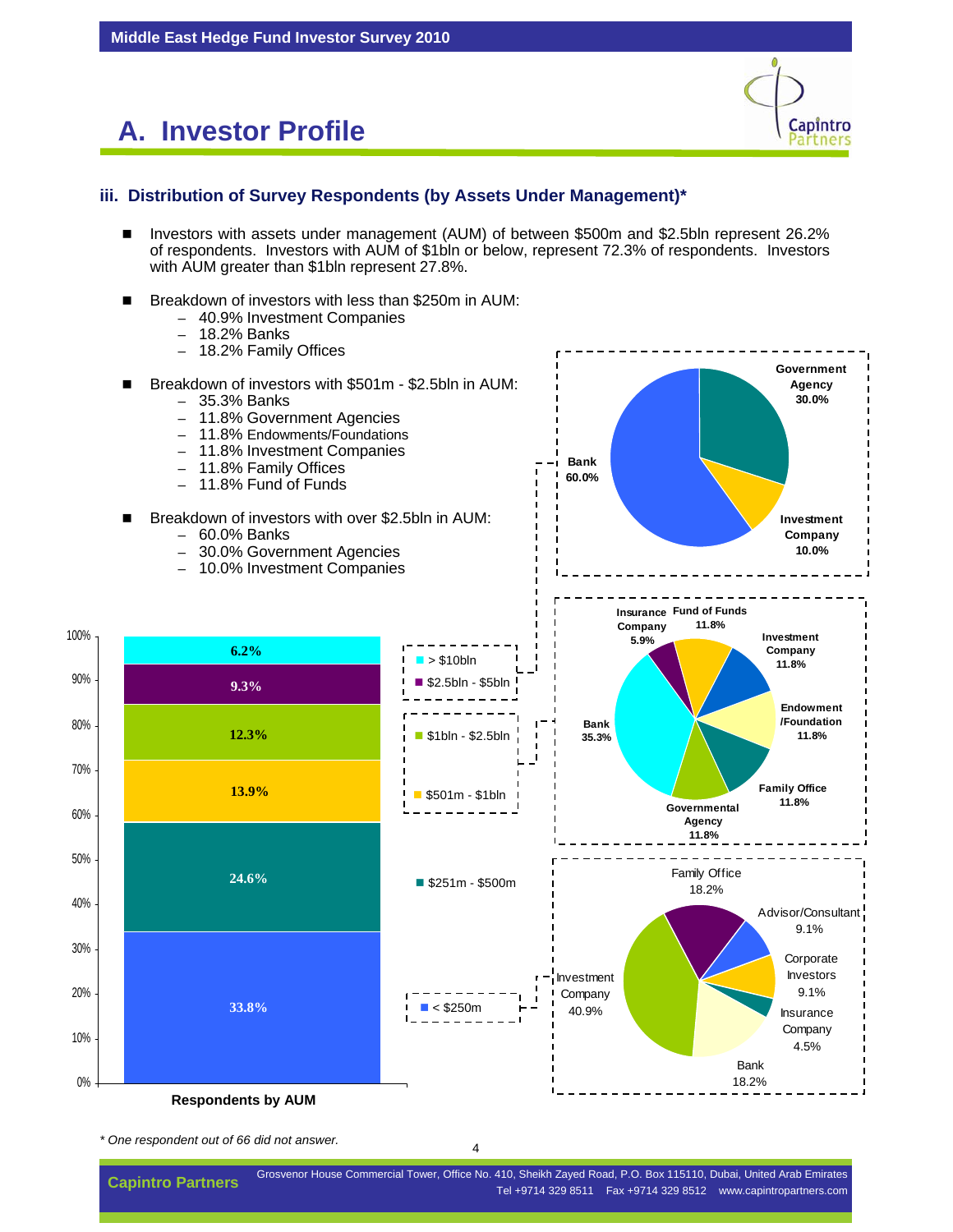

#### **iv. Strategy Allocation: Percentage of Overall Asset Allocation to Hedge Funds**

- Investors with less than 10% of their portfolio in hedge funds represent 65.2% of respondents.
- Investors with less than 20% of their portfolio in hedge funds represent 86.4% of respondents.
- Breakdown of investors with less than 10% allocation to hedge funds:
	- 41.9% Banks
	- 18.6% Investment Companies
	- 9.3% Government Agencies

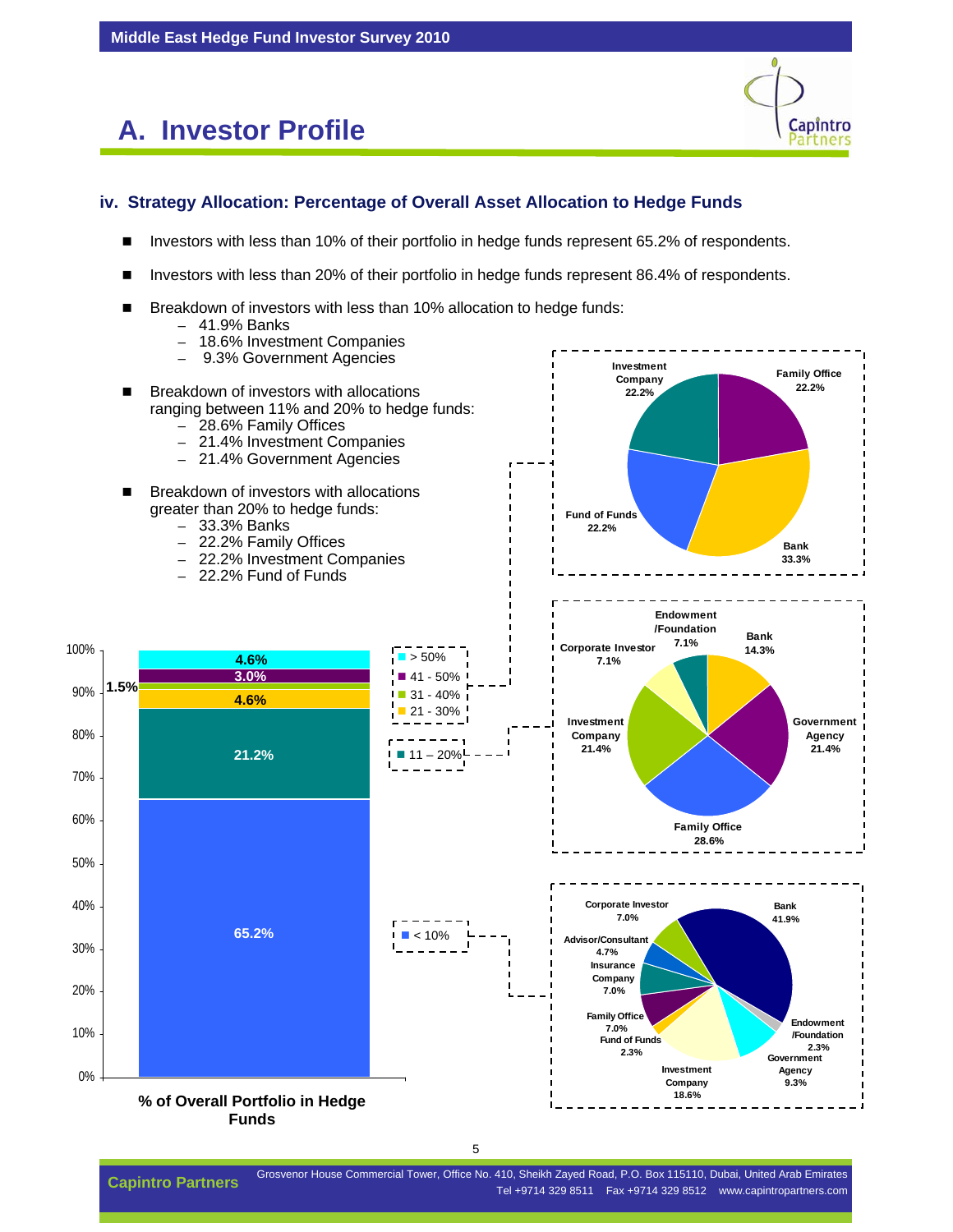



#### **v. Changes in Strategy Allocation: Fund of Funds versus Single Managers**

■ Of total respondents, 50.0% allocate to both single managers and FoFs while 25.8% allocate only to single managers and 24.2% allocate to only FoFs.

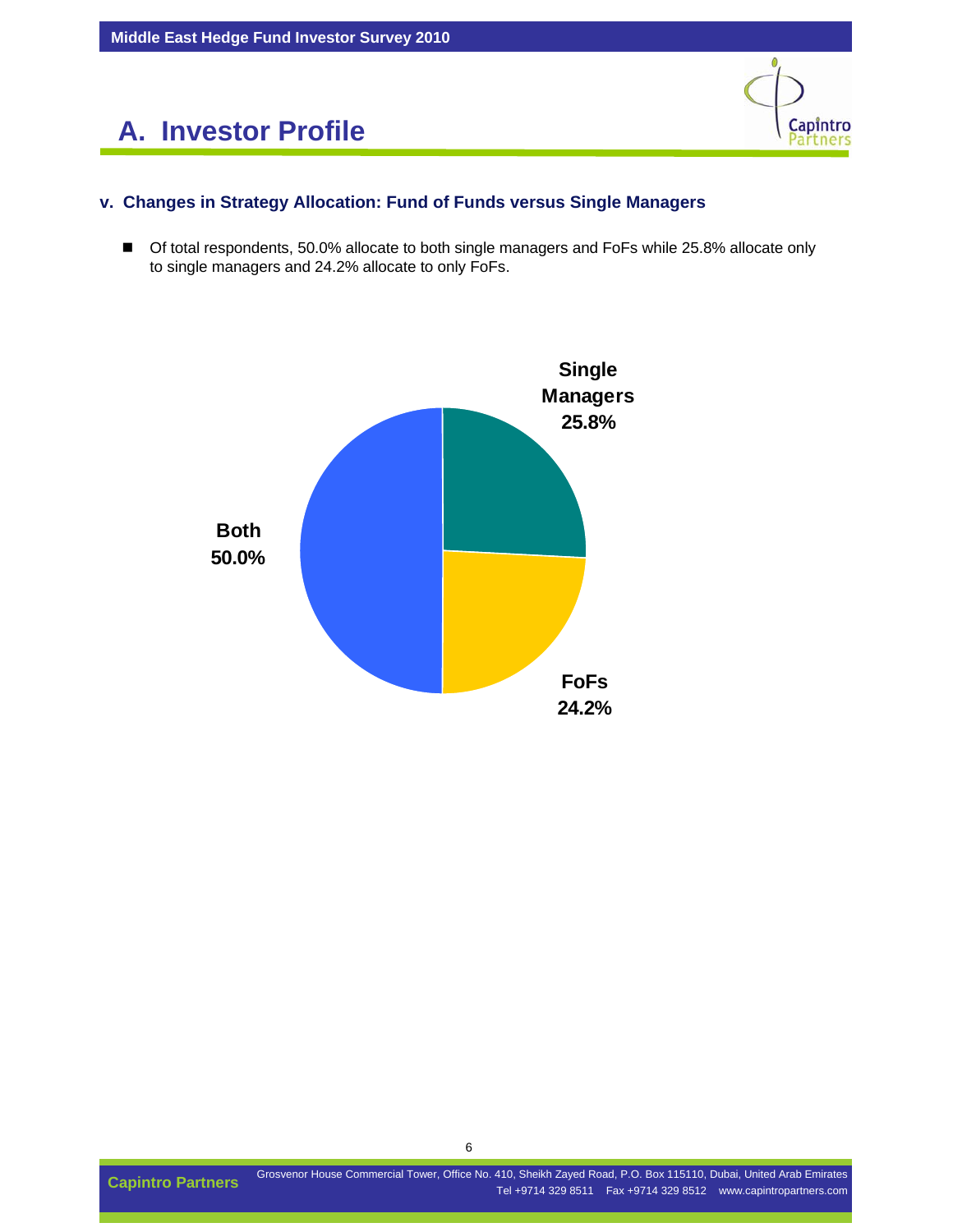

**Government** 

#### **vi. Return Objectives of the Hedge Fund Portfolio**

- Largest group of investors, 36.4% expect their hedge fund allocation to achieve return target of Libor + 400 – 600bps while 34.9% expect a return target greater than Libor + 600bps and 28.8% expect a return target of Libor + 200 – 400bps.
- **Breakdown of investors with return targets of**  $Libor + 200 - 400$ bps:
	- 36.8% Banks
	- 15.7% Investment Companies
- **Breakdown of investors with return targets of**  $Libor + 400 - 600bps$ :
	- 62.5% Banks
	- 16.7% Government Agencies
- Breakdown of investors with return targets greater than Libor + 600bps:
	- 26.1% Investment Companies
	- 26.1% Family Offices

1 **Return Objectives**

**28.8%**

**36.4%**

**34.9%**

– 21.7% Banks

0%

10%

20%

30%

40%

50%

60%

70%

80%

90%

100%



Grosvenor House Commercial Tower, Office No. 410, Sheikh Zayed Road, P.O. Box 115110, Dubai, United Arab Emirates Capintro Partners Gluevenor House Commercial Tower, Office No. 410, Sheikh Zayed Road, P.O. Box 115110, Dubal, Office Nab Emiliates<br>Tel +9714 329 8511 Fax +9714 329 8512 www.capintropartners.com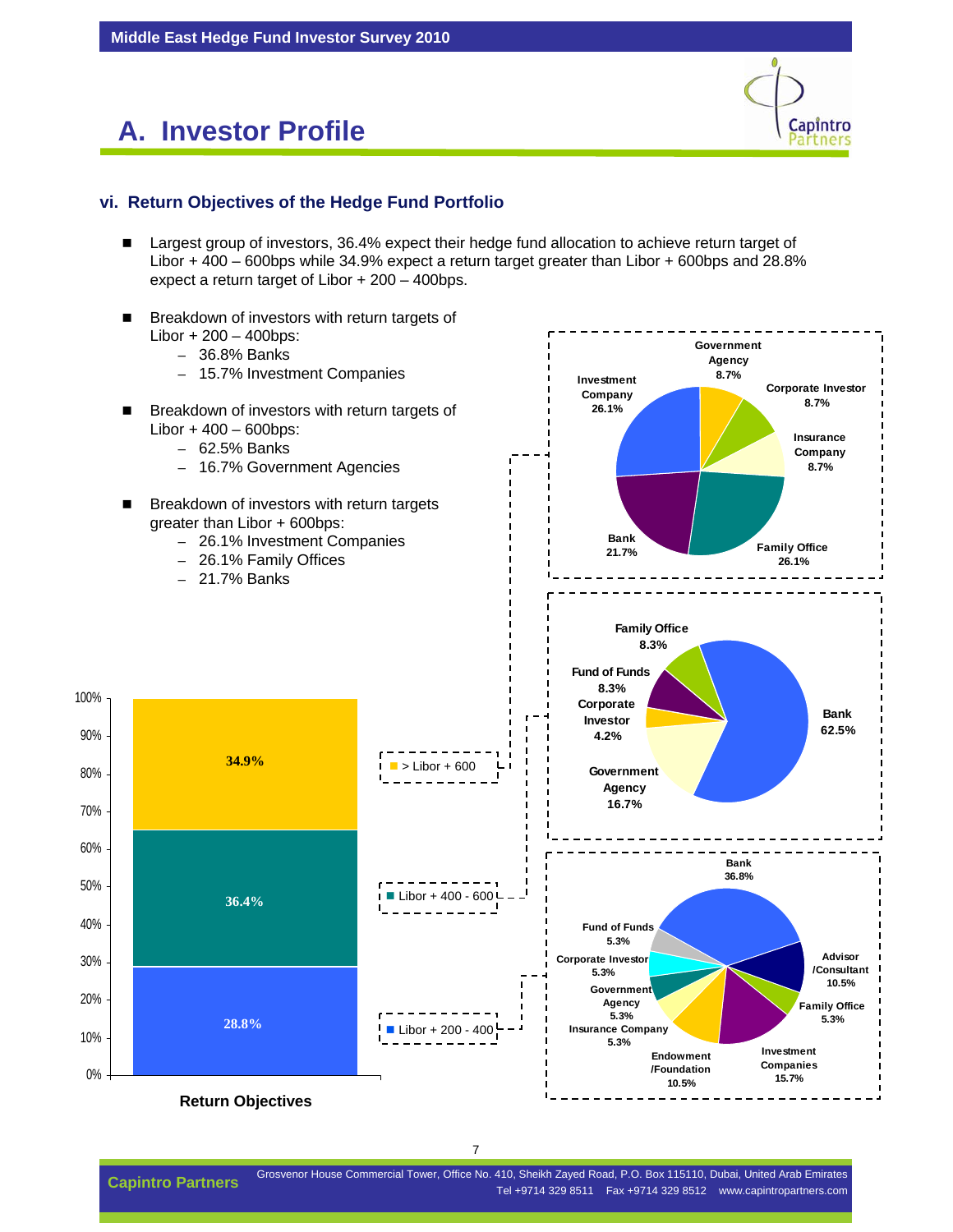

#### **vii. Volatility Profile of Hedge Funds**

- Respondents with volatility profiles between 3% and 7% represent 81.6% of total respondents. Only 6.2% of investors are comfortable with a volatility profile greater than 7%.
- Respondents with a volatility profile between 3% and 7% are 35.2% Banks, 20.4% Investment Companies and 13.0% Government Agencies.



#### **viii. Use of Consultants**

 Majority of investors, 77.3% access hedge funds directly or without the use of a consultant. Only 22.7% employ the use of a consultant. A closer look at those who use consultant reveals:

| - Family Office           | 26.7% |
|---------------------------|-------|
| - Bank                    | 20.0% |
| - Government Agencies     | 13.3% |
| - Investment Companies    | 13.3% |
| - Endowments/ Foundations | 13.3% |



Grosvenor House Commercial Tower, Office No. 410, Sheikh Zayed Road, P.O. Box 115110, Dubai, United Arab Emirates Tel +9714 329 8511 Fax +9714 329 8512 www.capintropartners.com **Capintro Partners**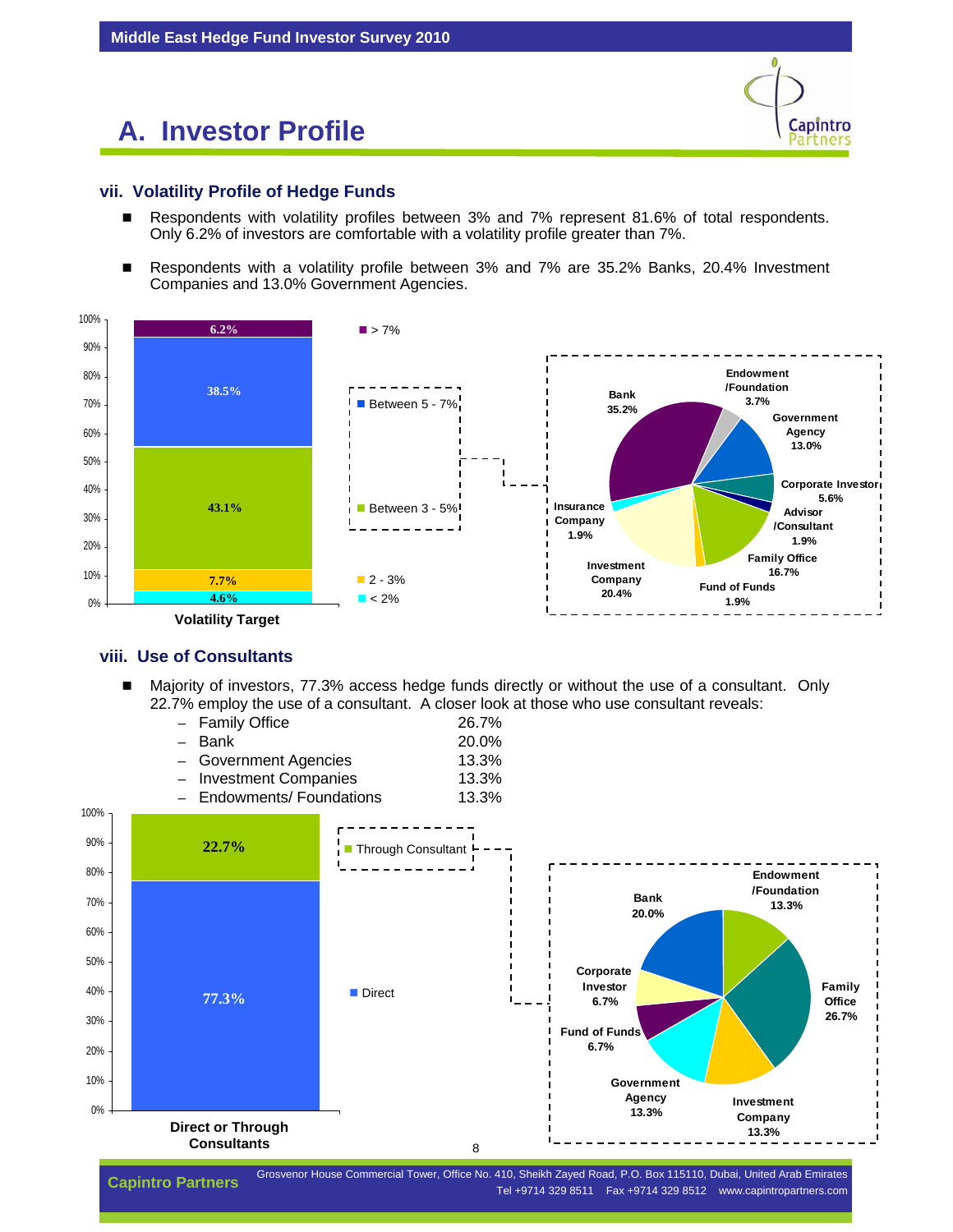# **B. Minimum Investment Criteria B. Minimum Investment Criteria**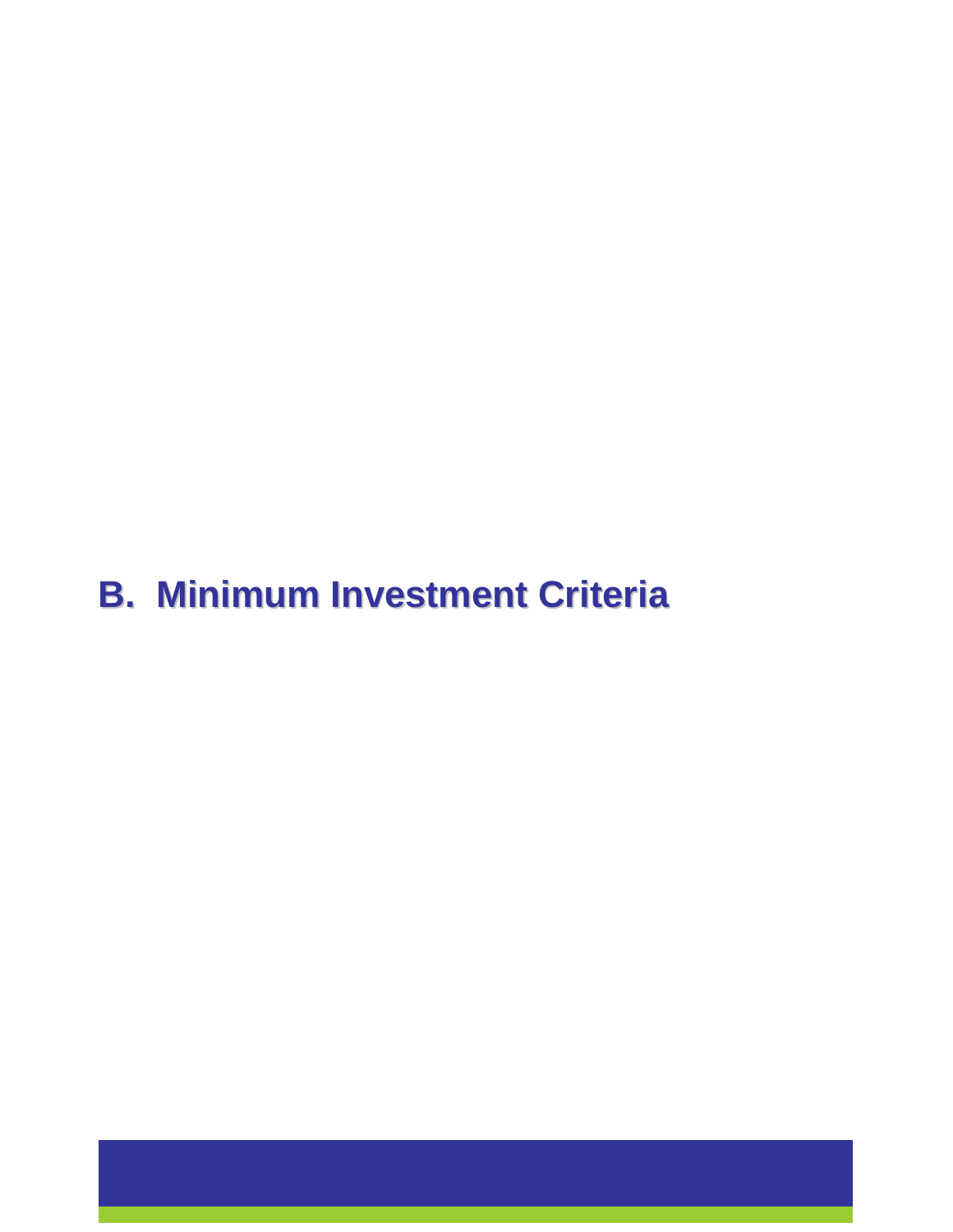# **B. Minimum Investment Criteria**

# Capintro artners

#### **i. Minimum AUM of a fund**

■ Requirements for minimum AUM are largely unanimous, 30.3% of investors require at least \$250m AUM to invest with a fund while 30.3% require at least \$500m in AUM. Only 12.2% of respondents are able to invest with a fund of \$50m or less while 57.7% of respondents are able to invest with a fund of \$250m in AUM or less.



**Minimum AUM**

#### **ii. Minimum length of track record**

- Respondents representing 34.9% are able to invest with a fund with at least three years of track record while 56.1% are able to invest with a fund with three years or less of track record.
- Respondents representing 21.2% are able to invest with a fund with less than three years of track record while 1.5% have no minimum as to the length of the track record.
- Respondents representing 40.9% require a minimum track record of five years.



Grosvenor House Commercial Tower, Office No. 410, Sheikh Zayed Road, P.O. Box 115110, Dubai, United Arab Emirates Capintro Partners Gluevenor House Commercial Tower, Office No. 410, Sheikh Zayed Road, P.O. Box 115110, Dubal, Office Nab Emiliates<br>Tel +9714 329 8511 Fax +9714 329 8512 www.capintropartners.com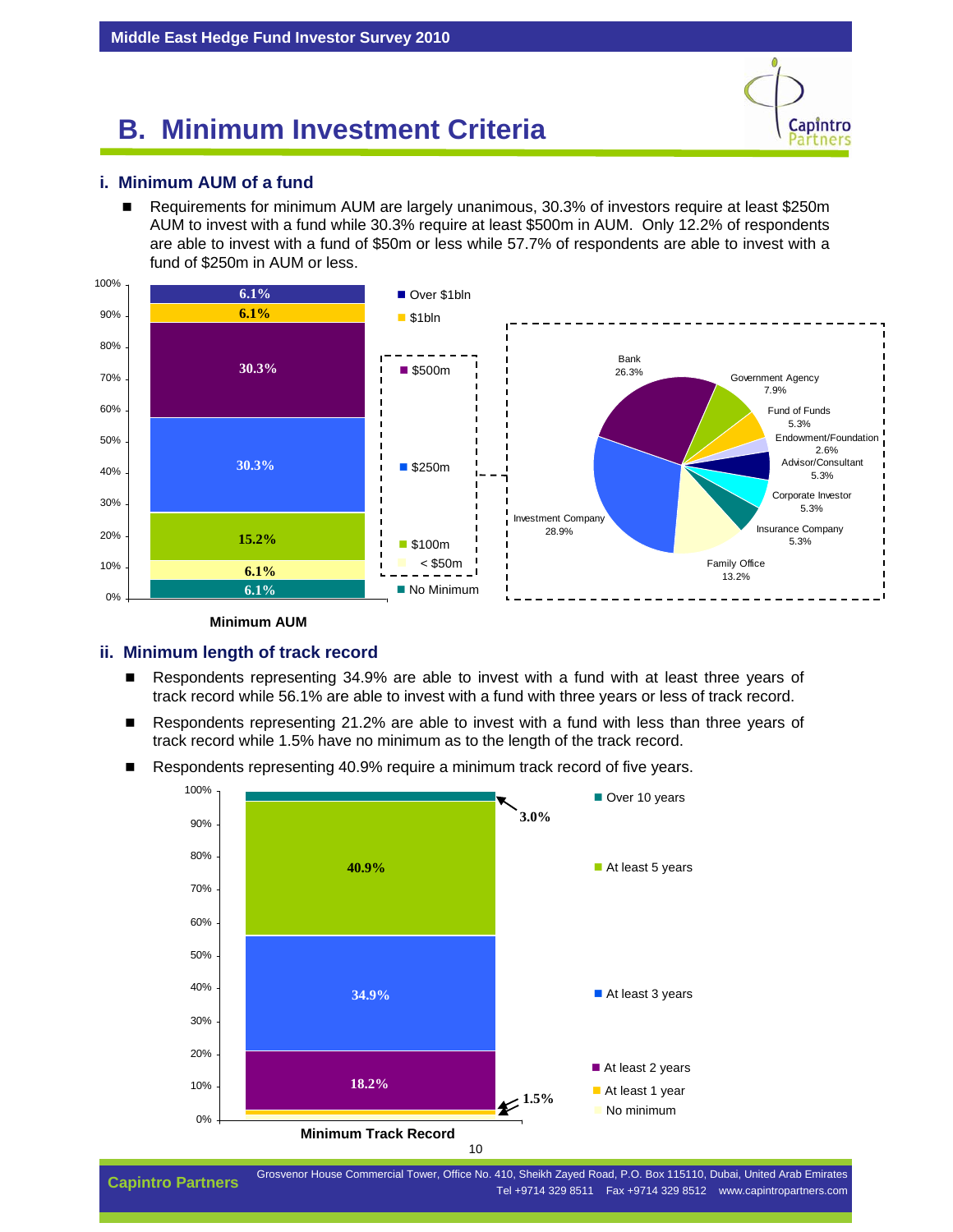## **B. Minimum Investment Criteria**

```
Capintro
artners
```
#### **iii. Risk Management: Maximum Concentration to a fund**

- Respondents representing 48.5% have internal requirements limiting their investment to 5% of a fund's AUM. Investors representing 31.8% have limits on their investments of 10% of AUM.
- Respondents representing 95.5% must have their investments represent less than 20% of a fund's AUM.



**Maximum Investment as a % of fund AUM**

#### **iv. Liquidity of Investments**

- Respondents who require funds with at least monthly liquidity represent 51.5% and respondents who require funds with at least quarterly liquidity represent 31.8%.
- Funds with annual liquidity or longer lockups only appeal to 1.5% of respondents.

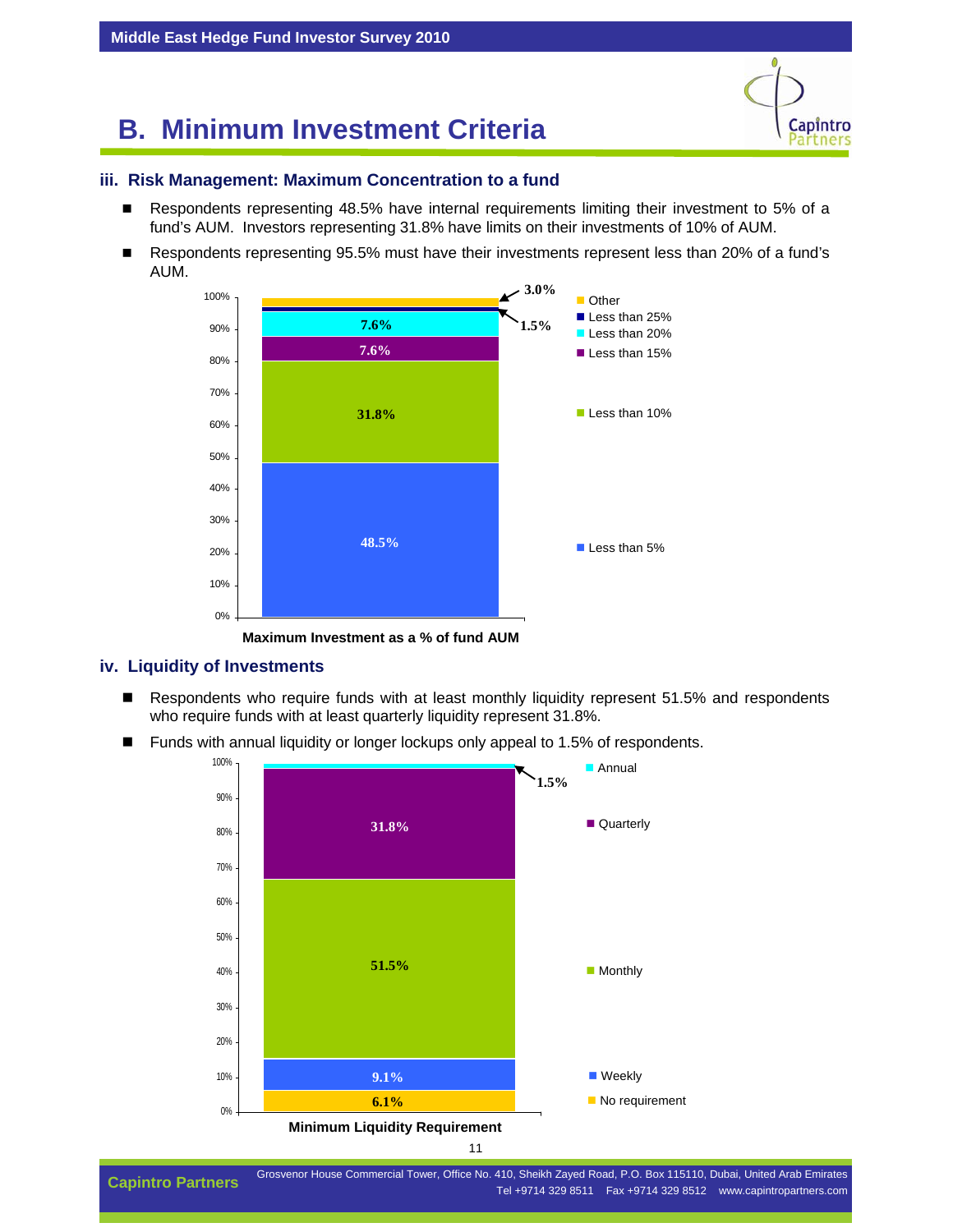# **B. Minimum Investment Criteria**



#### **v. Minimum Level of Transparency**

**For the minimum level of transparency from a manager that respondents are willing to accept,** 25.8% accept position level transparency and 74.2% accept overall portfolio exposure.



#### **vi. Frequency of Access to Level of Transparency**

Respondents representing 60.6% expect access through their level of transparency on a monthly basis, while 24.2% expect their level of transparency on a weekly basis.

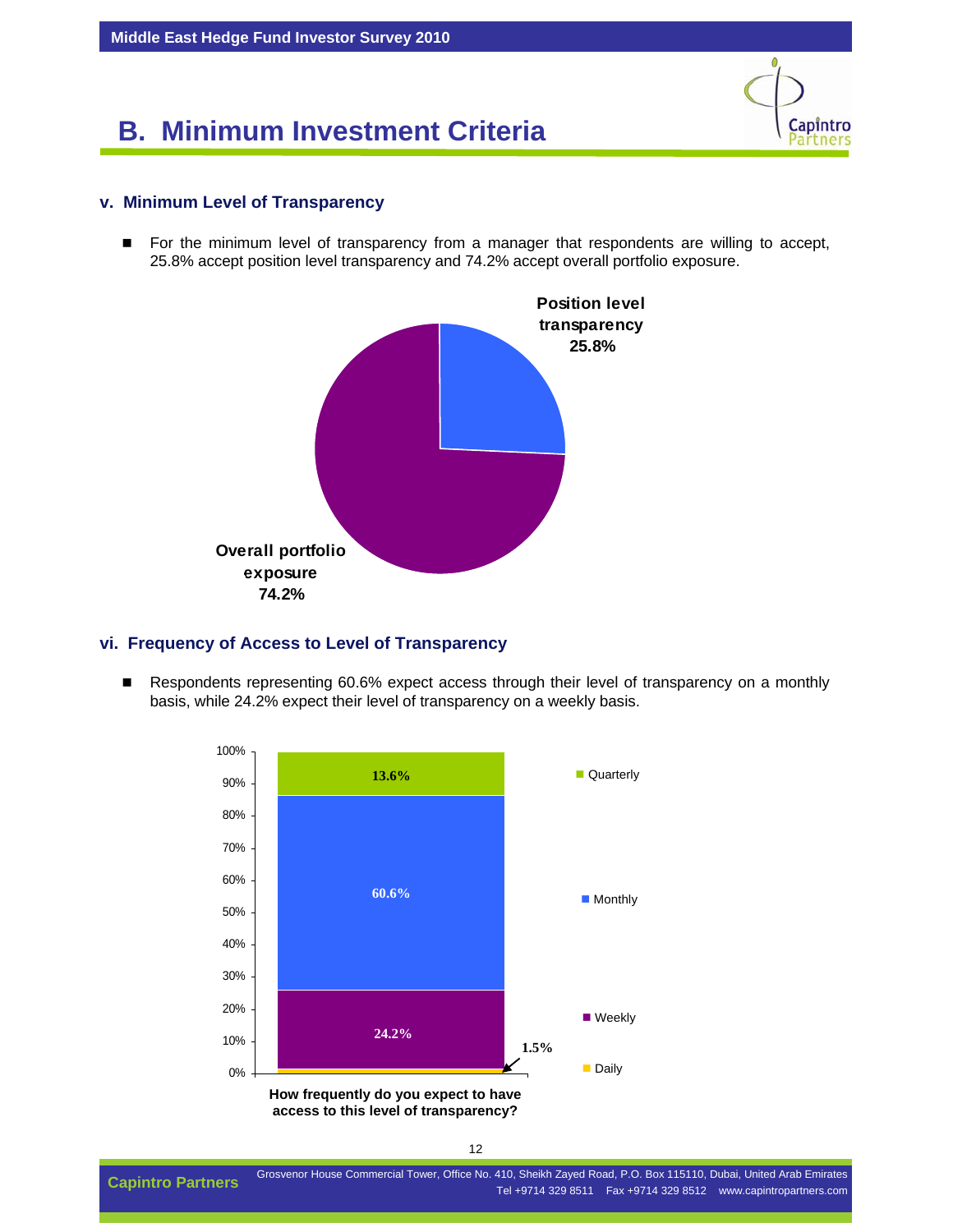Grosvenor House Commercial Tower, Office No. 410, Sheikh Zayed Road, P.O. Box 115110, Dubai, United Arab Emirates Capintro Partners Gluevenor House Commercial Tower, Office No. 410, Sheikh Zayed Road, P.O. Box 115110, Dubal, Office Nab Emiliates<br>Tel +9714 329 8511 Fax +9714 329 8512 www.capintropartners.com

# **B. Minimum Investment Criteria**

#### **vii. Ability to Alter Requirements for Emerging Managers within Larger Organizations**

Respondents representing 53.8% of investors are willing to overlook their level of transparency for emerging managers within larger organizations. Of those who responded yes, 37.1% of them are banks, 17.1% are investment companies and 17.1% are family offices.



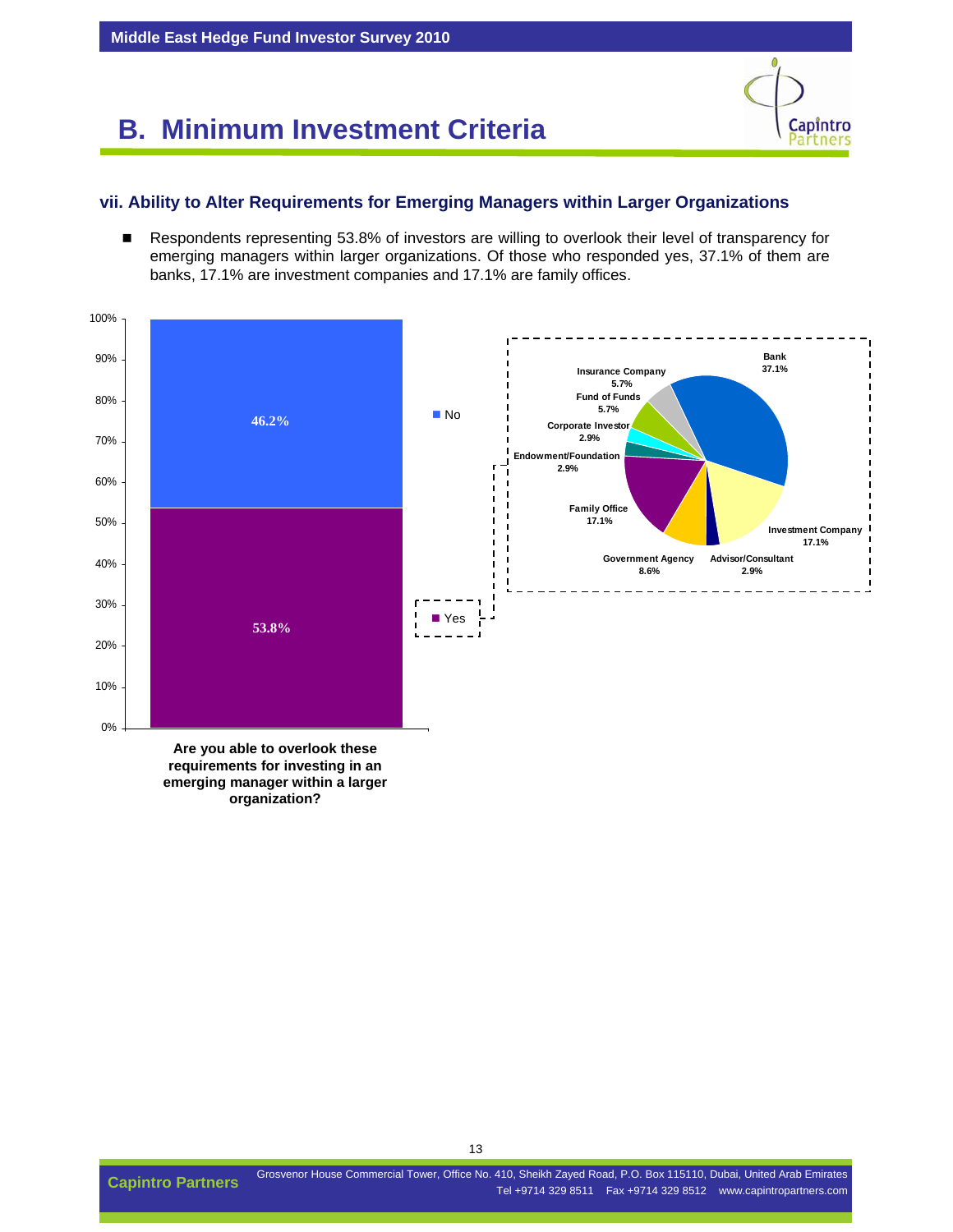# **C. Expected Asset Allocation Changes in 2010 in 2010**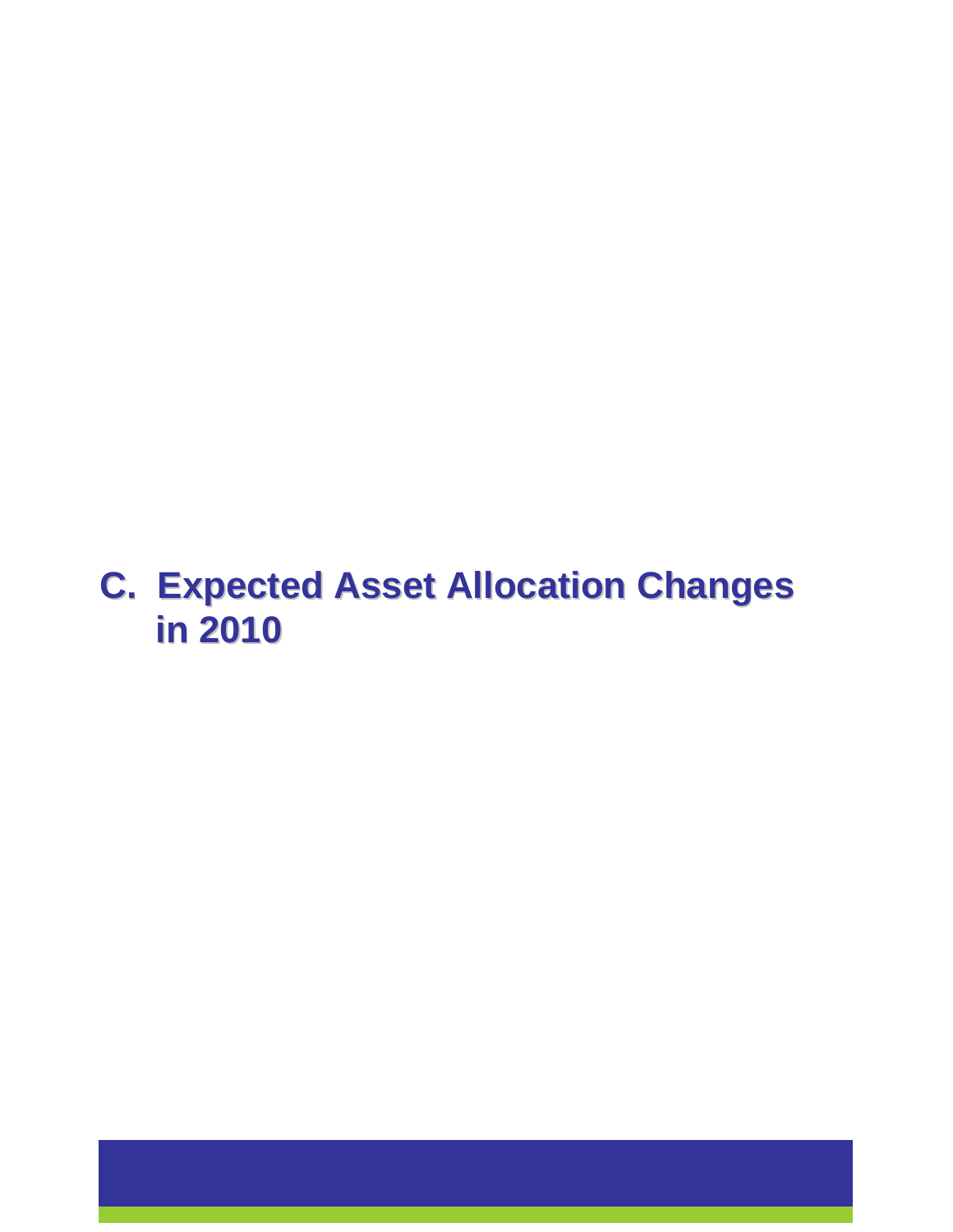## **C. Expected Asset Allocation Changes in 2010**

#### **i. Changes in Strategy Allocation: Hedge Fund Allocations in 2010**

Respondents who expect to decrease their hedge fund allocation in 2010 represent 9.1% while 36.4% expect to increase their hedge fund exposure and 54.5% expect no change in their allocation for 2010.



#### **ii. Changes in Strategy Allocation: Fund of Funds versus Single Managers in 2010**

- Of the 45.5% of respondents who expect a change to their hedge fund allocation in 2010:
	- 69.7% expect no change in their split between single managers and FoFs.
	- 12.1% expect to increase their exposure through single managers.
	- 6.1% expect to decrease their allocations to FoFs.



Grosvenor House Commercial Tower, Office No. 410, Sheikh Zayed Road, P.O. Box 115110, Dubai, United Arab Emirates Capintro Partners Gluevenor House Commercial Tower, Office No. 410, Sheikh Zayed Road, P.O. Box 115110, Dubal, Office Nab Emiliates<br>Tel +9714 329 8511 Fax +9714 329 8512 www.capintropartners.com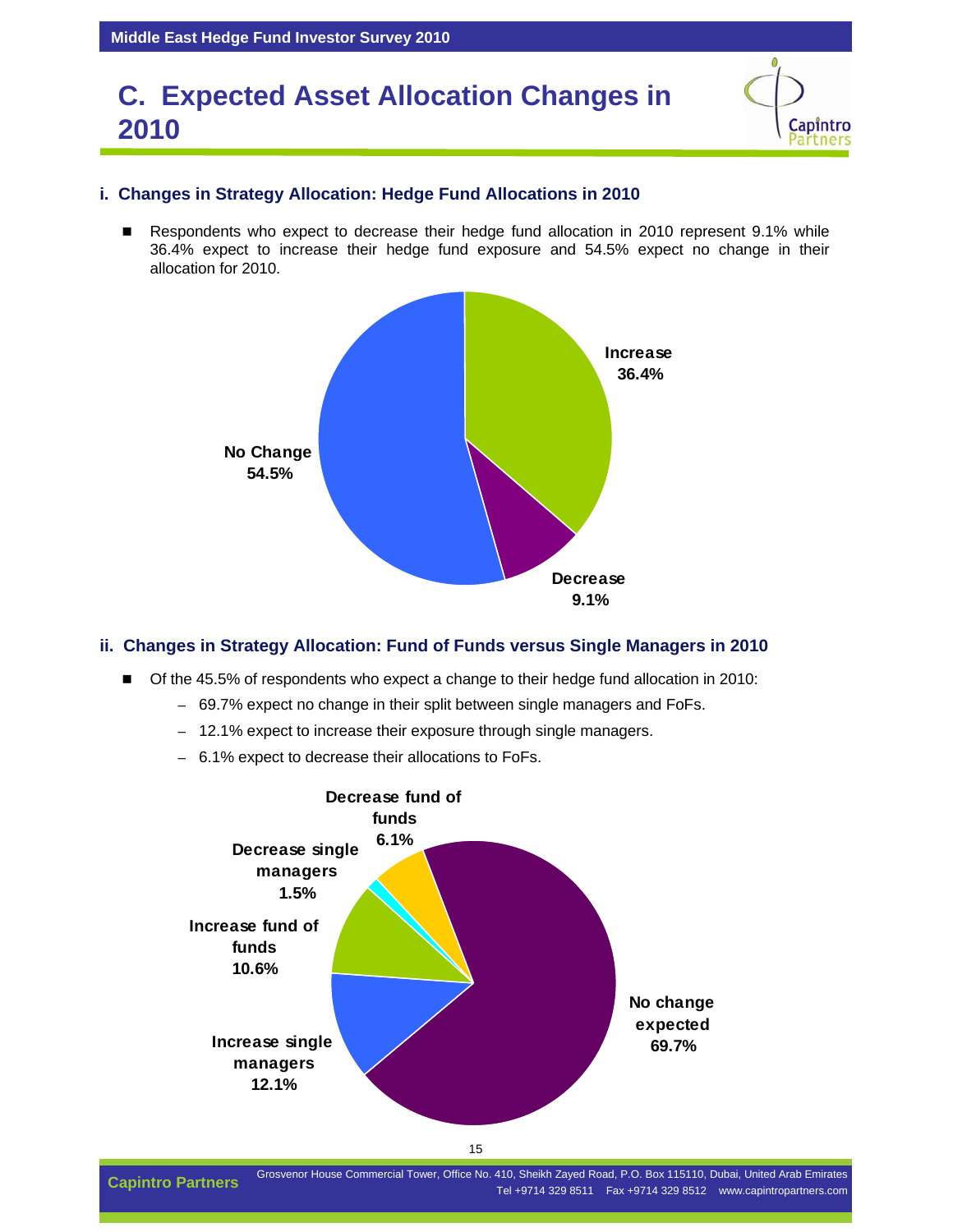# **C. Expected Asset Allocation Changes in 2010**

Capintro artners



#### **iii. Changes in Strategy Allocation: Strategies for 2010\***

*\* Two respondents out of 66 did not answer.*

#### **iv. Changes in Regional Allocation in 2010\***



*\* Two respondents out of 66 did not answer.*

Grosvenor House Commercial Tower, Office No. 410, Sheikh Zayed Road, P.O. Box 115110, Dubai, United Arab Emirates Capintro Partners Confinencial Tower, Office No. 410, Sheikh Zayed Koad, P.O. Box 115110, Dubal, Office Nab Emiliates<br>Tel +9714 329 8511 Fax +9714 329 8512 www.capintropartners.com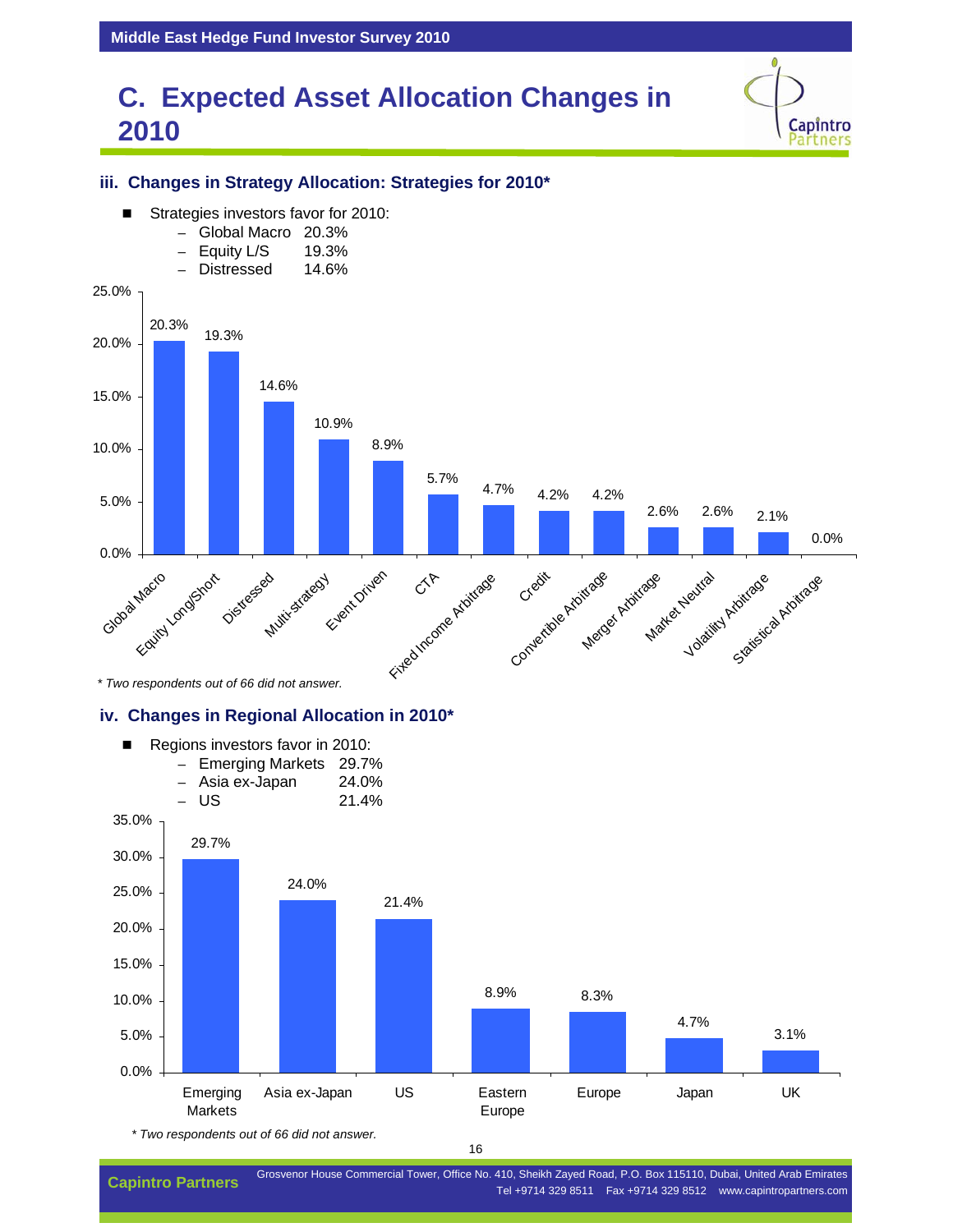**D. Industry Developments and Changes D. Industry Developments and Changes**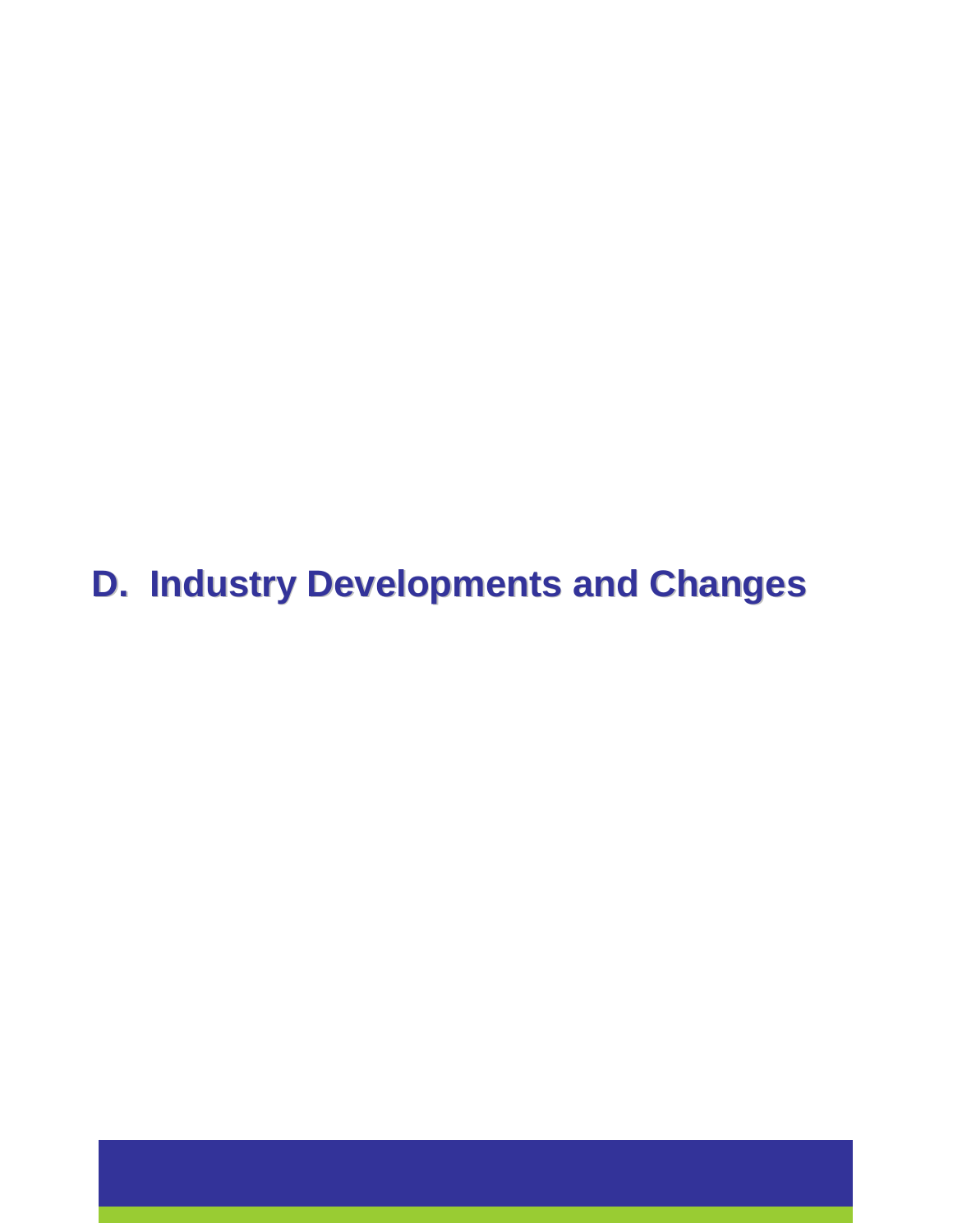```
Capintro
artners
```
#### **i. Use of Structured Products**

Respondents who do not use structured products represent 74.2% of respondents while those who may use structured products regularly represent 25.8%.



#### **ii. Purposes of Structured Products**

 Of the 25.8% of respondents who may use structured products either regularly or periodically, 41.2% use structured products for capital guarantee.

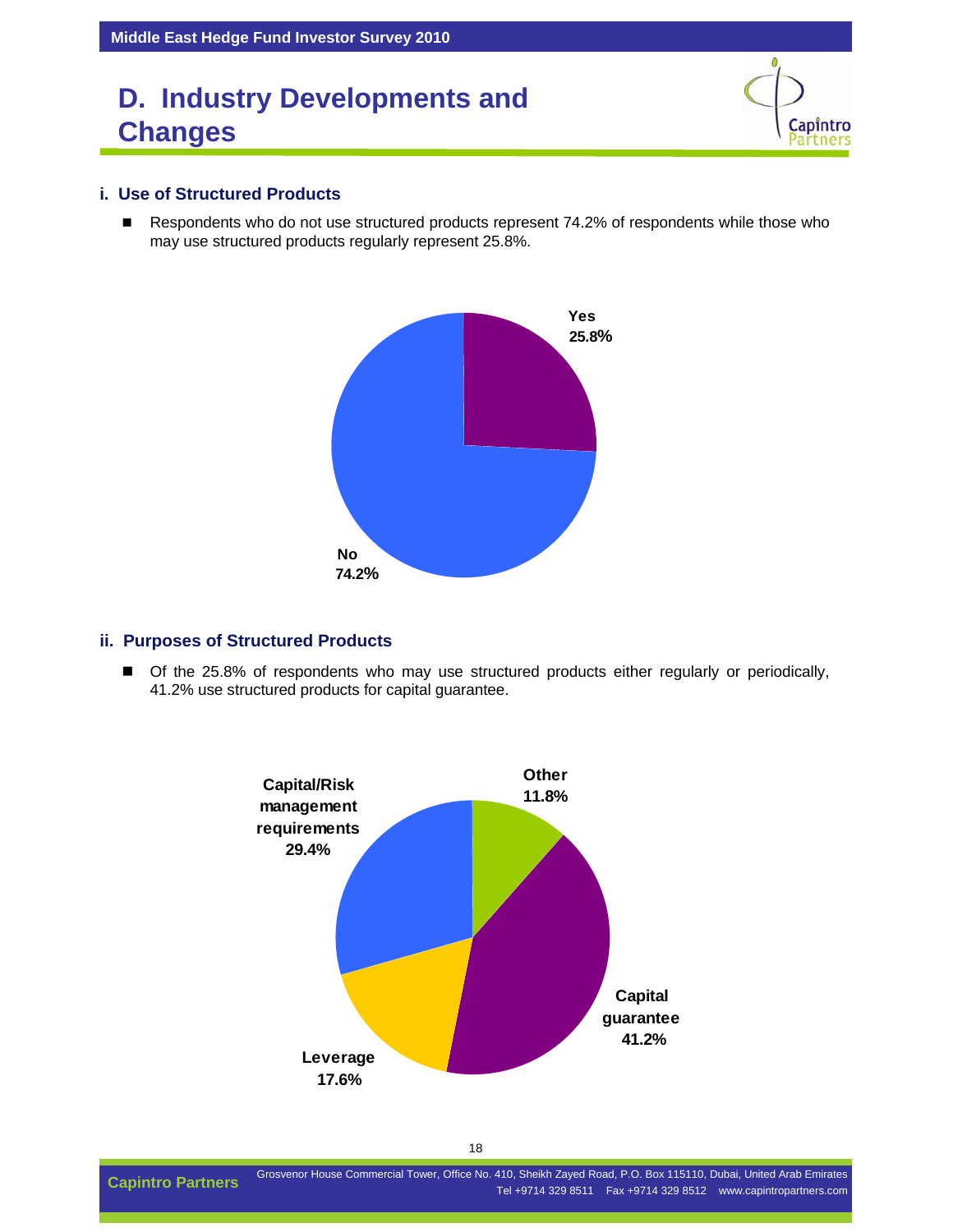#### **iii. Hedge Fund Fees**

■ 1.5% of respondents expect manager fees to rise in 2010 while 51.5% expect no change and 47.0% expect fees to decrease.

Capintro artners



1 **Do you expect any changes in manager fees in 2009?**

#### **iv. Negotiating Discounts with Fund Managers**

Respondents who negotiate fee discounts with fund managers represent 62.1% while investors who do not negotiate fee discounts represent 37.9%.



Grosvenor House Commercial Tower, Office No. 410, Sheikh Zayed Road, P.O. Box 115110, Dubai, United Arab Emirates Capintro Partners Gluevenor House Commercial Tower, Office No. 410, Sheikh Zayed Road, P.O. Box 115110, Dubal, Office Nab Emiliates<br>Tel +9714 329 8511 Fax +9714 329 8512 www.capintropartners.com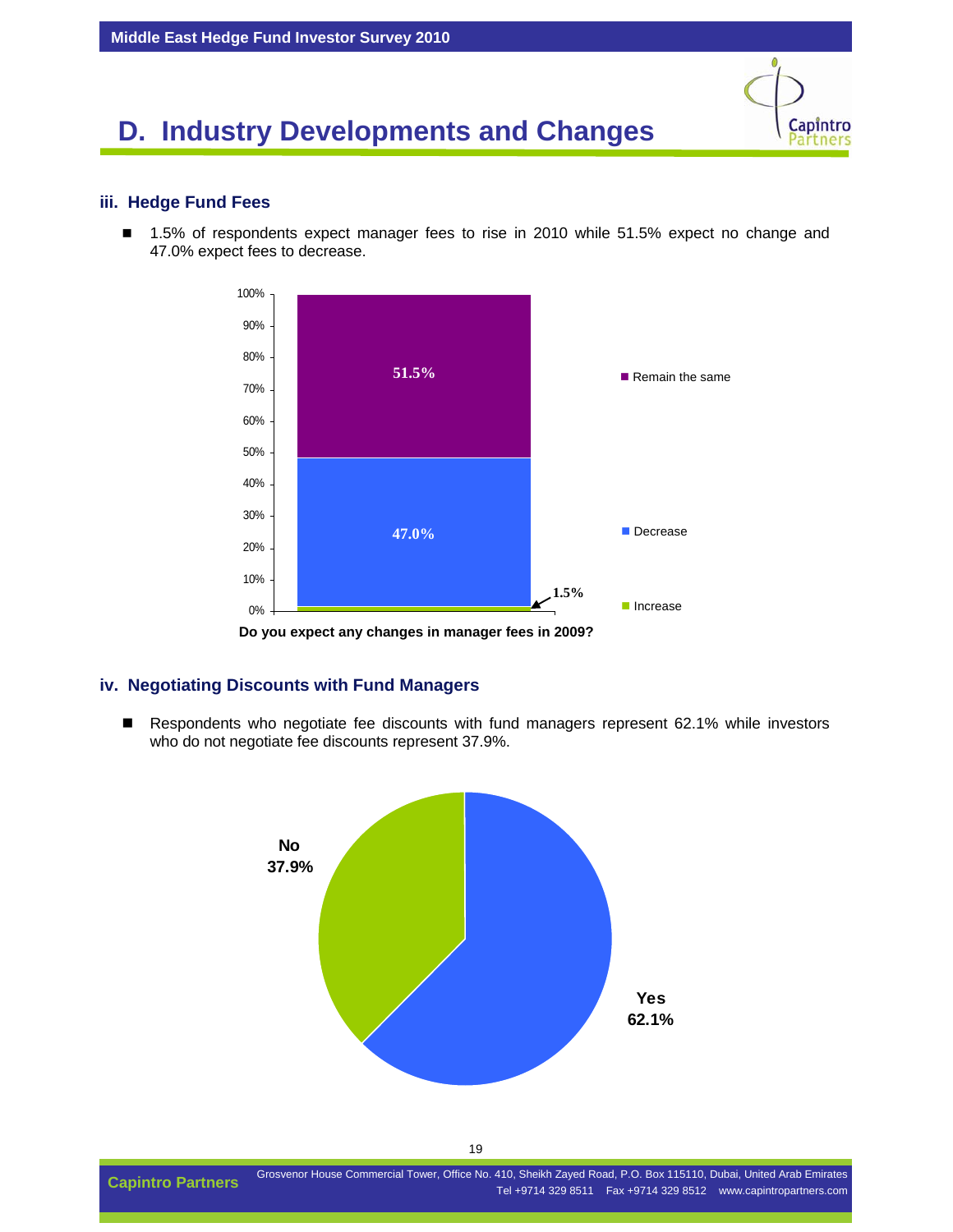#### **v. Investing in Shariah Compliant Hedge Funds**

Respondents who do not invest in Shariah compliant hedge funds represent 80.3% of respondents while those who do invest in Shariah compliant hedge funds represent 19.7%.

Capintro artners



#### **vi. Investing in Funds that Gated or Suspended Redemptions**

Respondents who will invest in funds that gated or suspended redemptions represent 27.3% while investors who will not invest in funds that gated or suspended redemptions represent 72.7%.



Grosvenor House Commercial Tower, Office No. 410, Sheikh Zayed Road, P.O. Box 115110, Dubai, United Arab Emirates Capintro Partners Gluevenor House Commercial Tower, Office No. 410, Sheikh Zayed Road, P.O. Box 115110, Dubal, Office Nab Emiliates<br>Tel +9714 329 8511 Fax +9714 329 8512 www.capintropartners.com

20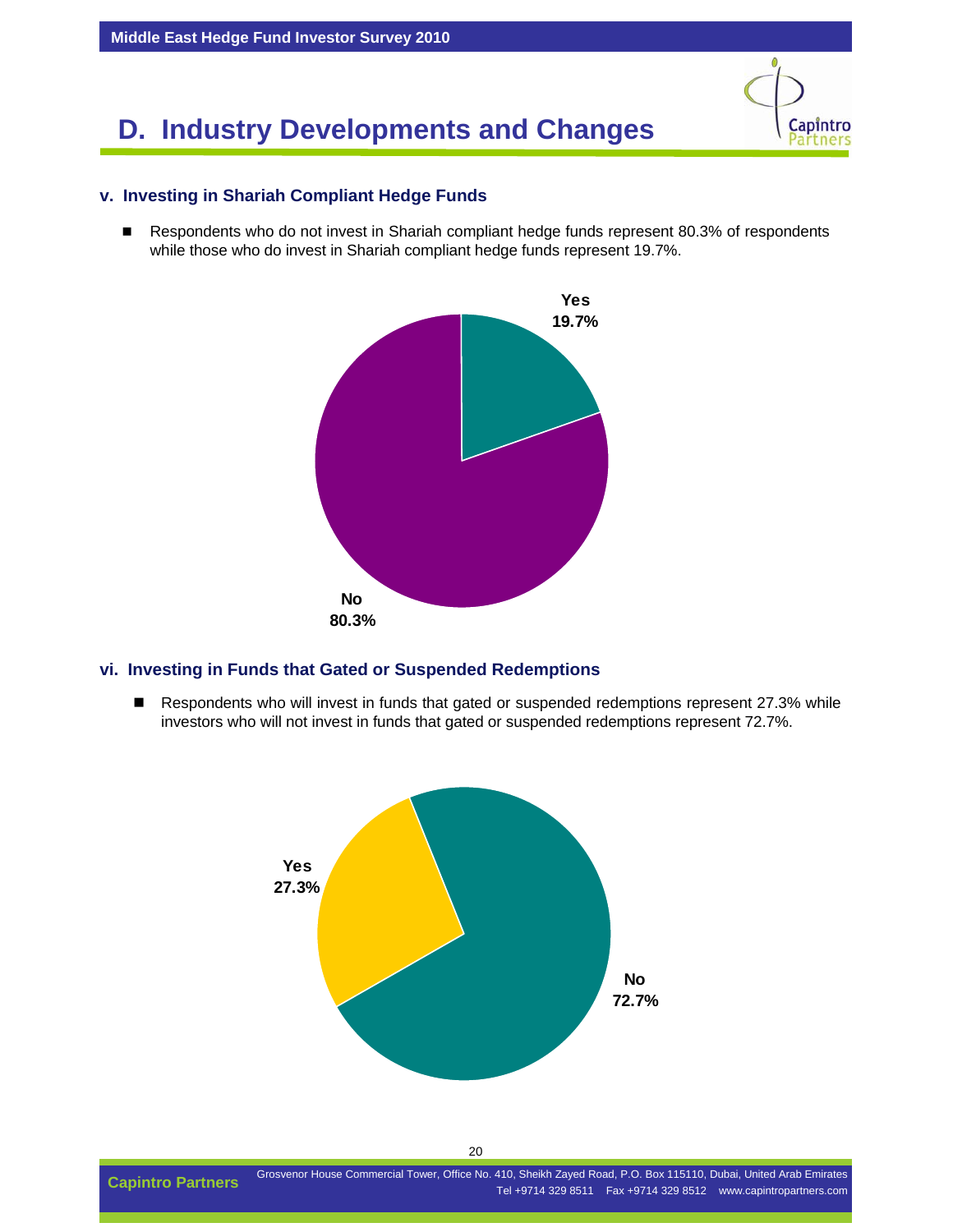```
Capintro
artners
```
#### **vii. Investing in Managed Accounts or Funds**

Respondents who use only managed accounts represent 4.5% of respondents, while those who invest in funds represent 57.6% and respondents who use both managed accounts and funds represent 37.9%.

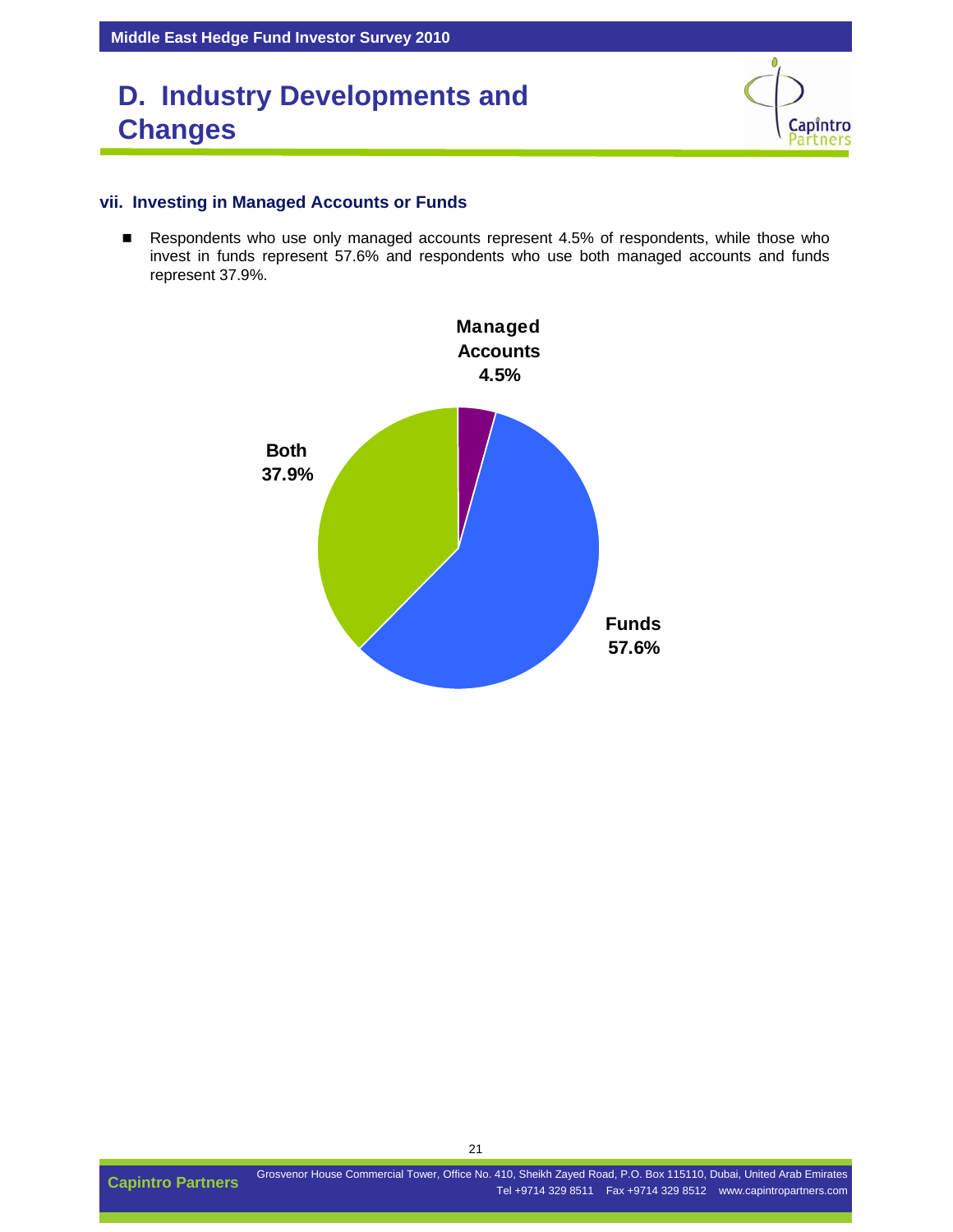# **E. Changes from 2009 to 2010 E. Changes from 2009 to 2010**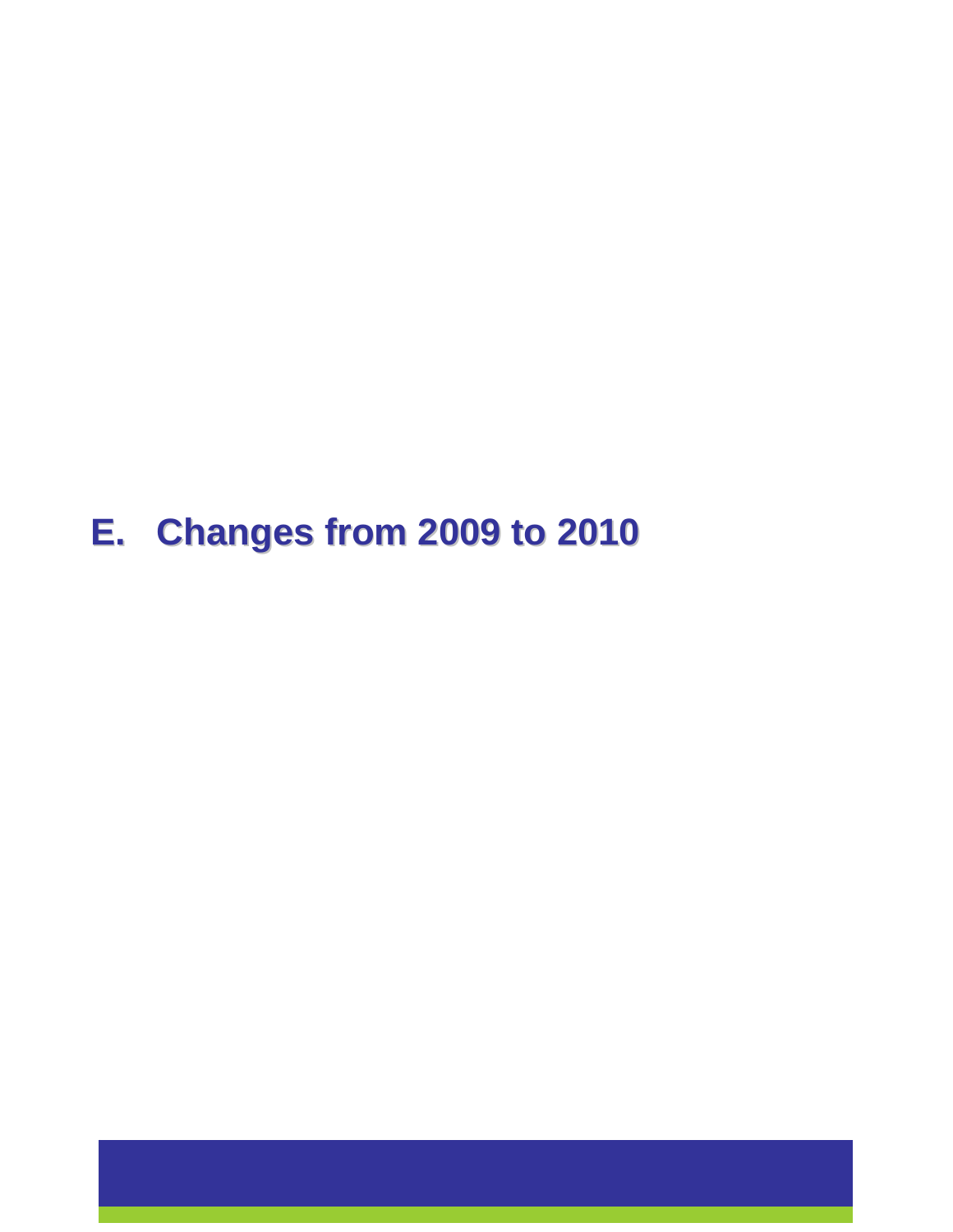

 Respondents with less than \$250M AUM have increased by 110% from 2009 to 2010. Respondents with \$5Bln to \$10Bln AUM have decreased by 100% from 2009 to 2010. Respondents with less than \$500M AUM represented 30.1% in 2009 and 68.5% in 2010, an increase of 128%.

Capintro artners



#### **ii. Change in Respondents Percent of Overall Portfolio in Hedge Funds**

Respondents with less than 10% of their overall portfolio in hedge funds has increased by 32%. Respondents with between 31%-40% and greater than 50% of their portfolio in hedge funds has decreased by 51% from 2009 to 2010.



**% of Overall Portfolio in Hedge Funds**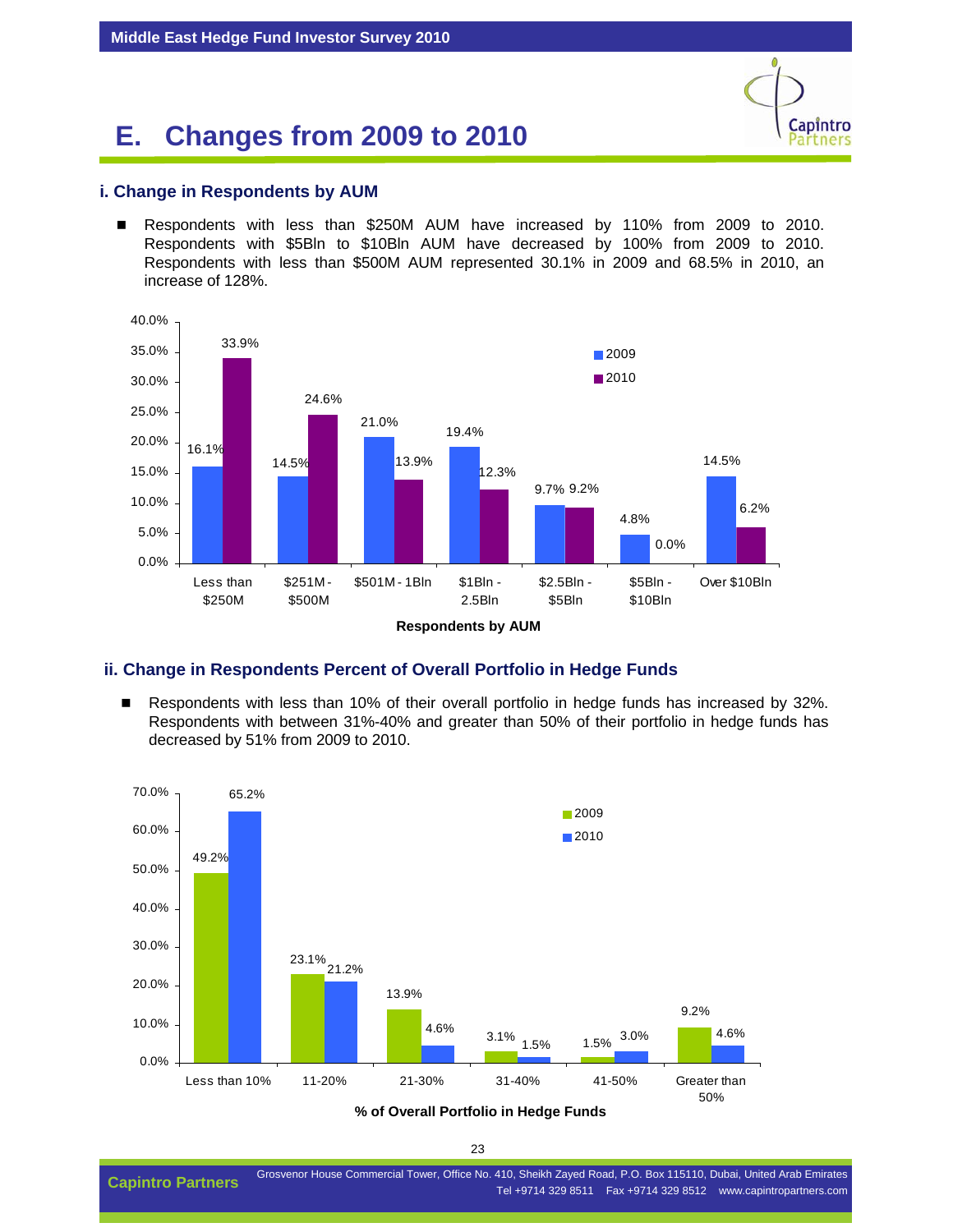

#### **iii. Change in Respondents Allocations through Single Managers or FoFs**

There has not been a significant change in respondents allocations through single managers or FoFs from 2009 to 2010.





#### **iv. Change in Respondents Return Objectives**

■ There was a 16% decrease in respondents return objectives of LIBOR + 400-600 and a 19% increase in respondents with a greater than LIBOR + 600 return objective from 2009 to 2010.



**Return Objectives**

24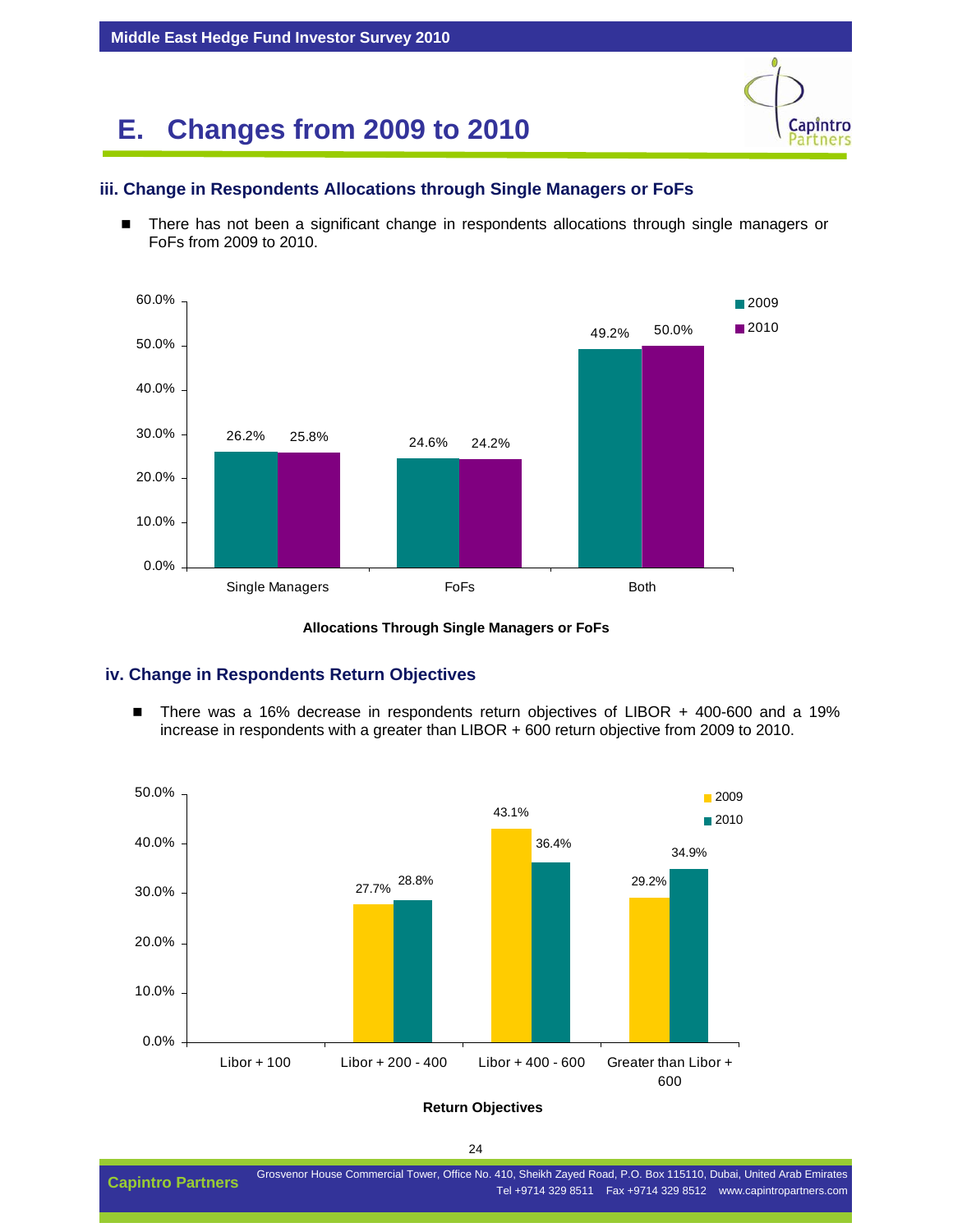

#### **v. Change in Respondents who Invest Directly or Through a Consultant**

 There was a 23% increase in respondents who invest through consultants and a 5% decrease in respondents who invest directly from 2009 to 2010.





#### **vi. Change in Respondents who are Expecting Overall Hedge Fund Allocation to Change**

■ There was a 163% increase in respondents who are expecting their hedge fund allocations to increase, an 84% decrease in respondents who expect their hedge fund allocations to decrease and a 77% increase in respondents who expect no change in their hedge fund allocations in 2010.



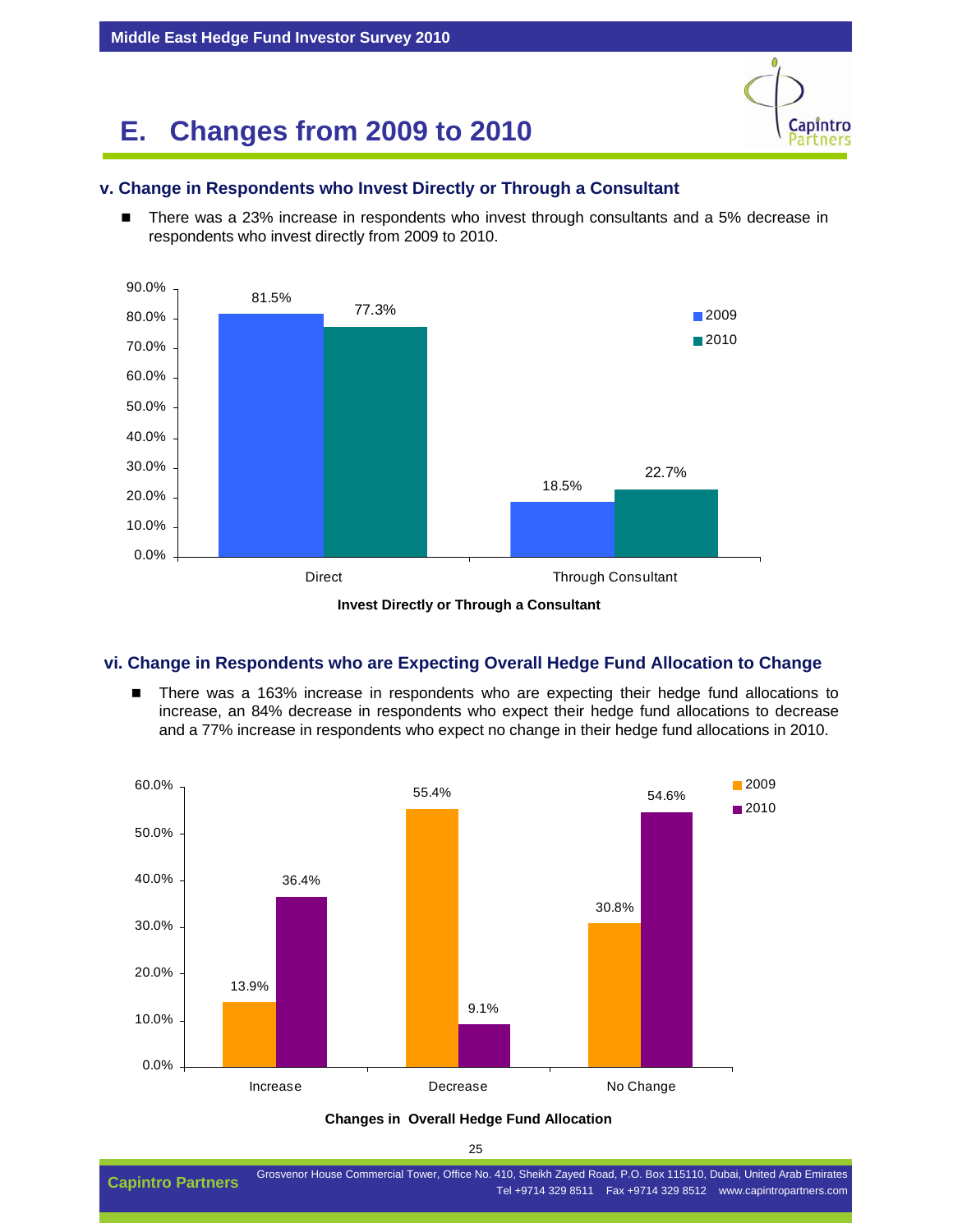# Capintro artners

#### **vii. Change in Respondent's Volatility Targets**

■ There was a 200% increase in respondents whose volatility target is less than 2% and a 150% increase in respondents whose volatility target is 2%-3% from 2009 to 2010. The was a 43% decrease in respondents whose volatility target is greater than 7% from 2009 to 2010.



#### **viii. Change in Respondents Minimum Liquidity Requirements**

■ There was a 17% increase in respondents who require monthly or better liquidity from 2009 to 2010.



#### **Minimum Liquidity Requirements**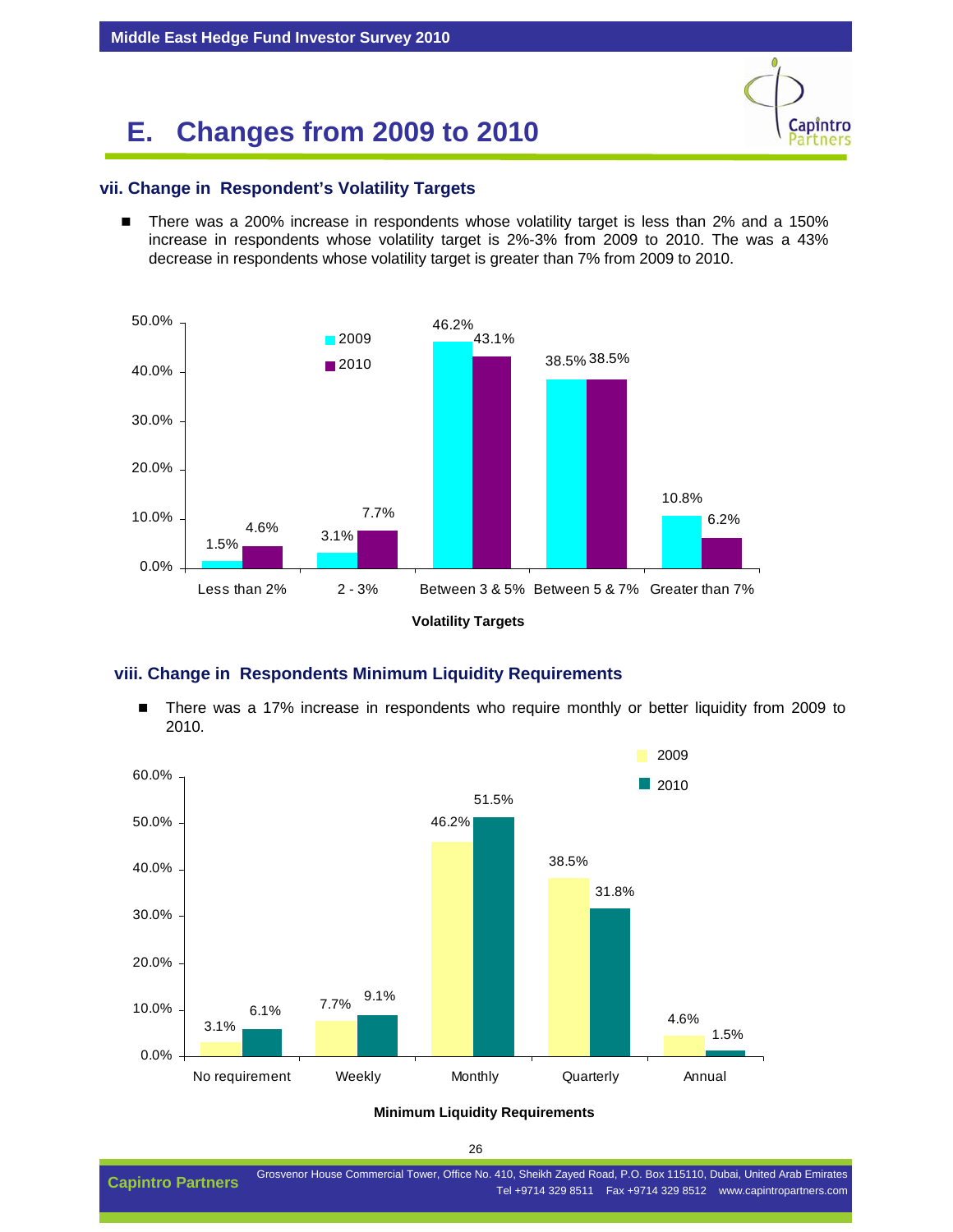### **F. Capintro Partners, Ltd**



**Contact Details (London & Dubai)**

#### **London**

**Capintro Partners, Ltd.** 8 Queen Street London WIJ 5PD United Kingdom +44 207 659 2900

#### **Dubai**

**Capintro Partners, Ltd.** Grosvenor House Commercial Tower, Office 410 P.O. Box 115110 Dubai, United Arab Emirates +9714 329 8511 marketing@capintropartners.com